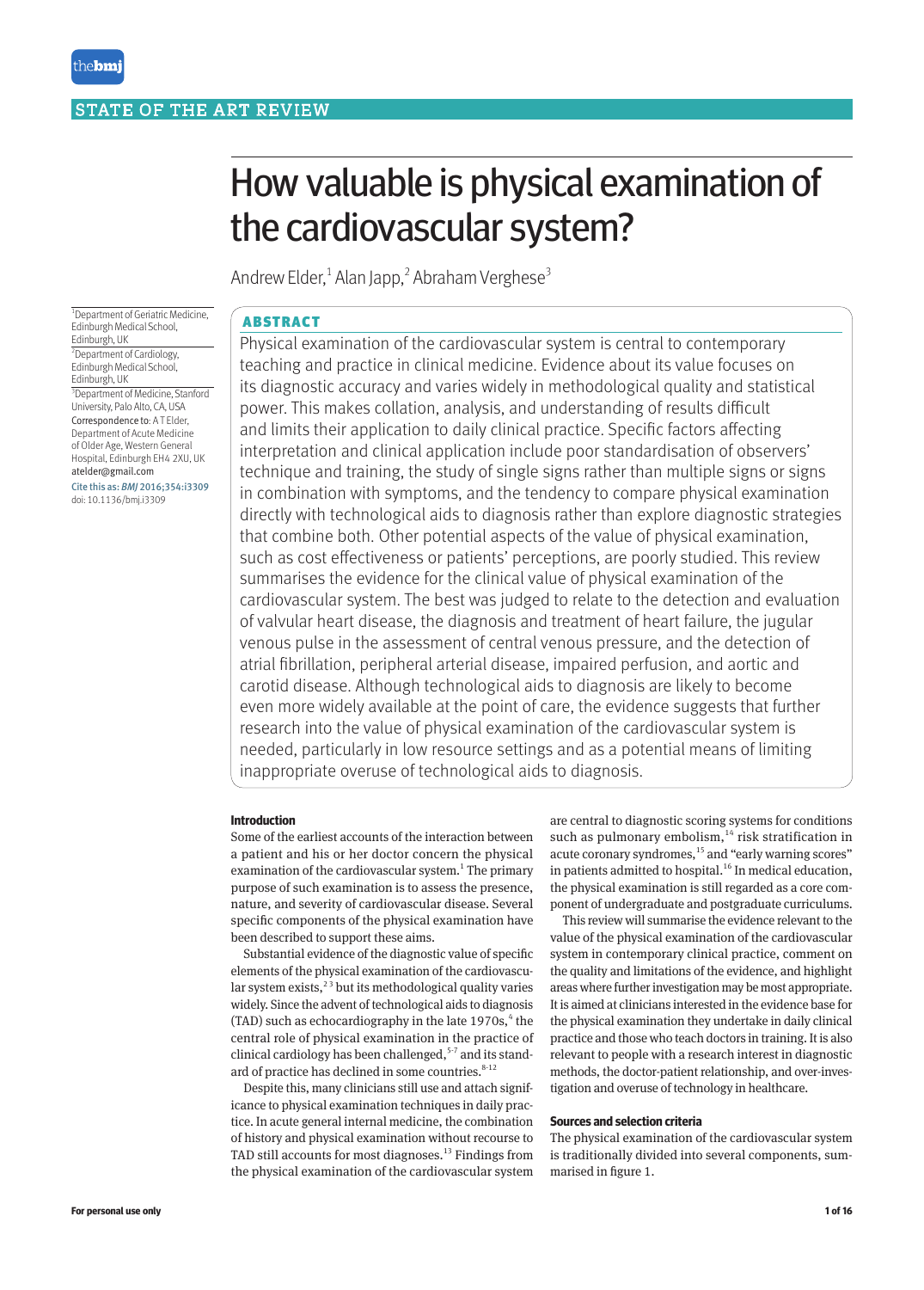| Component                                         | <b>Specific features of interest</b>                                                                                                                                                                                                                                                                                                                                                          |  |
|---------------------------------------------------|-----------------------------------------------------------------------------------------------------------------------------------------------------------------------------------------------------------------------------------------------------------------------------------------------------------------------------------------------------------------------------------------------|--|
| Palpation of<br>arterial pulse                    | $\bullet$ Rate<br>• Rhythm<br>• Volume<br>• Character or contour<br>· Vessel wall<br>• Bruits<br>• Symmetry                                                                                                                                                                                                                                                                                   |  |
| Measurement<br>of arterial blood<br>pressure      | • Systolic pressure<br>· Diastolic pressure<br>· Pulse pressure                                                                                                                                                                                                                                                                                                                               |  |
| Examination of<br>jugular veins                   | • Venous pressure<br>• Venous waveform                                                                                                                                                                                                                                                                                                                                                        |  |
| PRAECORDIAL EXAMINATION:                          |                                                                                                                                                                                                                                                                                                                                                                                               |  |
| Inspection                                        | $\bullet$ Scars<br>• Abnormal movements                                                                                                                                                                                                                                                                                                                                                       |  |
| Palpation                                         | • Apical impulse (location and character)<br>· Praecordial impulses<br>· Thrills                                                                                                                                                                                                                                                                                                              |  |
| Percussion                                        | • Cardiac dullness                                                                                                                                                                                                                                                                                                                                                                            |  |
| Auscultation                                      | • Heart sounds (normal and added)<br>· Murmurs<br>· Pericardial rub                                                                                                                                                                                                                                                                                                                           |  |
| General and<br>other systems<br>examination       | • Cyanosis<br>• Clubbing<br>• Oedema<br>• Cutaneous features of peripheral arterial or<br>venous disease<br>• Peripheral signs of infective endocarditis<br>• Transverse earlobe crease<br>· Arcus lipidus<br>• Xanthelasma and xanthoma<br>• Calf tenderness and swelling<br>• Capillary refill time<br>• Pulmonary crepitations (rales)<br>· Hepatomegaly<br>• Splenomegaly<br>· Funduscopy |  |
| Fig 1   Components of physical examination of the |                                                                                                                                                                                                                                                                                                                                                                                               |  |

cardiovascular system

The purpose of each component of the physical examination is to identify physical signs, defined here as a variation from an expected or normal clinical observation or finding. As the evidence base on physical examination of the cardiovascular system primarily focuses on the diagnostic accuracy of physical signs, this review also focuses on diagnostic accuracy but acknowledges that the value of physical examination may extend beyond this single parameter.

We have not:

- •  Provided a detailed account of the physiology underlying normal findings in the physical examination or the pathophysiology causing specific physical signs suggestive of cardiovascular disease.
- •  Reviewed the value of any aspect of the physical examination in which a device other than a stethoscope or a sphygmomanometer is used.
- •  Considered paediatric practice or the evaluation of congenital heart disease in adults.
- Reviewed the prognostic value of measurements of systolic or diastolic blood pressure, their mean, or their difference (pulse pressure), as their use in cardiovascular risk assessment and treatment is established.
- •  Reviewed established diagnostic scoring or risk stratification systems, or early warning scores that include components of the physical examination—for example, those used in the diagnosis of pulmonary embolism, $14$  deep venous thrombosis, $17$  infective endocarditis, $18$  or chronic venous insufficiency.<sup>1</sup>

Although we did an extensive literature review, we did not apply specific methods demanded of formal systematic reviews or meta-analyses. We used an electronic search of PubMed based on a strategy recommended in relation to the diagnostic value of physical examination to identify studies published between May 1965 and May 2015.<sup>20</sup> This combined terms relating to clinical entities  $(AND)*$  terms relating to clinical skills  $(AND)*$  terms relating to diagnostic testing. Figure 2 shows the terms used.

We also identified and reviewed all references in the three existing major contemporary sources of collated evidence on physical examination,<sup>2-21</sup> as well as publications citing these references since their publication date. We included clinical practice guidelines, but physical examination is not always included in such guidelines and often not evaluated in similar detail to data from other sources. We reviewed only English language publications, and we did not consider further any articles that established pathophysiological mechanisms underlying physical signs, single case reports of associations between signs and specific diseases, and articles that provided no numerical data to enable estimation of diagnostic accuracy.

The primary electronic search strategy failed to identify approximately 20% of the publications found in the three collated sources, their references, or their citations. The difficulty of identifying publications relating to the diagnostic value of physical examination has been previously identified.<sup>22</sup>

### **Interpreting the literature**

The following factors should be considered when interpreting the literature on the value of physical examination of the cardiovascular system.

### Definition of value

In the context of physical examination, the word "value" is generally taken to be synonymous with the diagnostic accuracy of physical signs when specific diagnoses are being considered—that is, whether the presence or absence of a sign or combination of signs makes a diagnosis more or less likely. Most studies of physical examination are based on this construct and typically compare the physical examination with a diagnostic reference standard, usually an imaging or invasive haemodynamic study.

This definition may underestimate the true value of physical examination, and a broader definition could include the factors shown in figure 3. The literature contains little information on factors other than diagnostic accuracy and contributions to clinical care beyond diagnosis.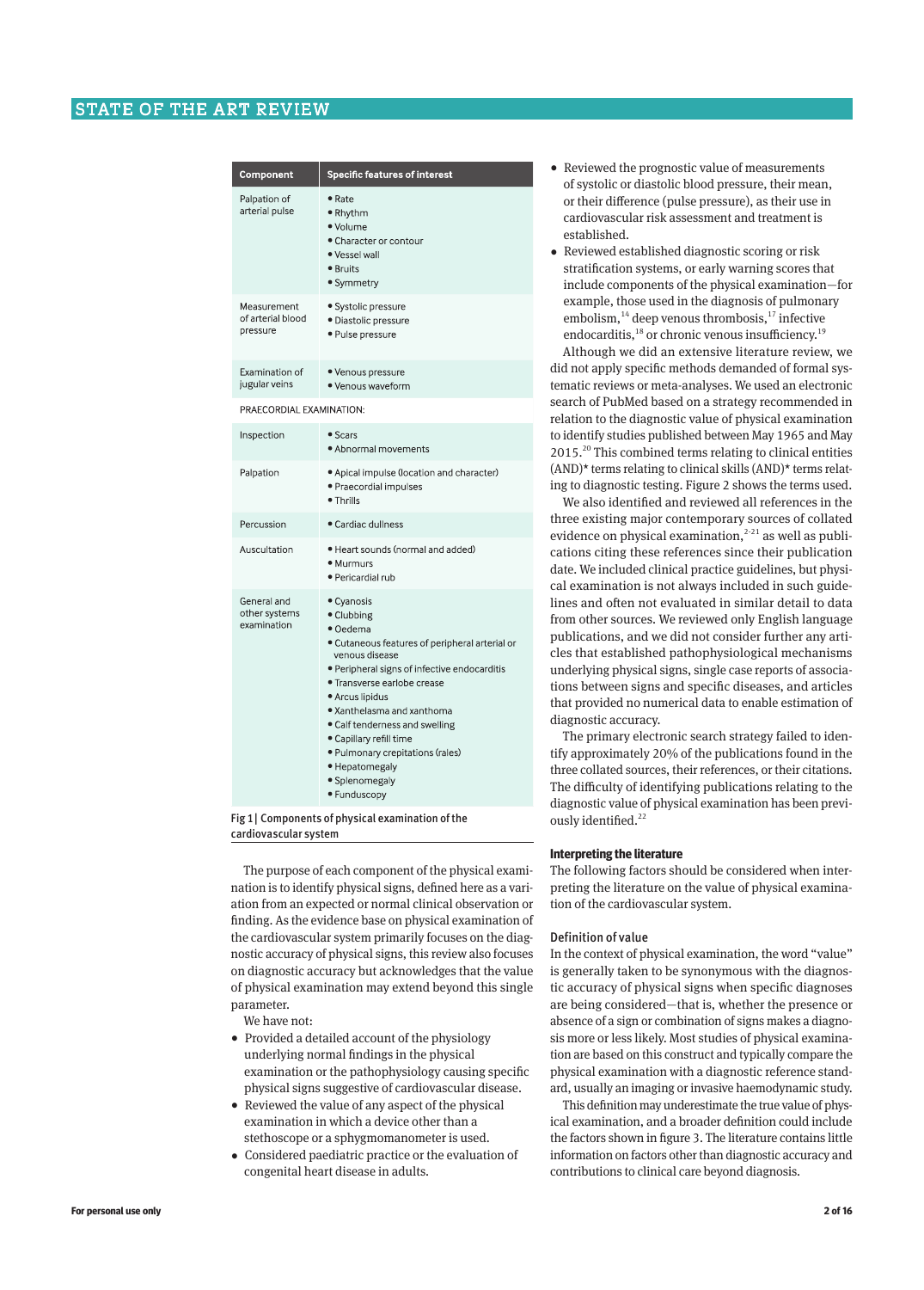

### Fig 2 | Search terms used in electronic search

### Methodological considerations

 Ideal standards for tests of diagnostic accuracy have been described, but many studies of the diagnostic accuracy of physical examination fail to meet such criteria.<sup>22</sup> For example, studies are generally small; participants are often poorly characterised beyond age, sex, and primary diagnosis; analyses are typically univariate rather than multivariate; and there are relatively few systematic reviews or meta‑analyses. The following factors must also be considered.

### *Characteristics of clinician observers and observer variability*

In studies of the diagnostic accuracy of physical examination, observations provided by clinicians provide the data on which analysis of diagnostic value is based. The number of clinician observers is highly variable—typically less than six—and some studies include only one observer. Studies in which a single clinician does all observations show that high levels of accuracy and low levels of intraobserver variability for some signs can be obtained.<sup>27-29</sup>

 Most studies include more than one clinician observer and describe varying degrees of inter‑observer variability but provide no information to indicate how the observers' technique of physical examination was assessed, standardised, or compared and characterise observers only according to their specialty, job title, or training grade. Inter‑observer variability varies according to the experience or seniority of the participating clinicians and can be reduced with training of observers.<sup>30-32</sup> These find-

ings suggest that observers' technique influences interobserver variability; although the overall contribution of observers' characteristics to such variability is difficult to quantify, it is likely to be substantial.

### *Characteristics of clinical observations*

 Estimations of the diagnostic accuracy of physical examination assume that a sign is binary—that is, it is either present or absent. In many clinical situations, however, clinicians accord diagnostic weight according to the degree of positivity of a sign or their level of certainty that it is present or absent. For example, a trace of peripheral oedema may be ascribed lower diagnostic significance than oedema that is present above the knee. In general, the literature takes no account of this. In addition, the evanescent nature of some signs (such as pericardial rub) makes structured analysis of diagnostic value challenging.

### *Characteristics of clinical practice*

The literature on physical examination of the cardiovascular system typically compares physical examination directly with TAD. In reality, clinicians use combinations of diagnostic modalities that typically include history, physical examination, blood tests, and imaging. Few studies attempt to evaluate the comparative efficacy of strategies that use combinations of diagnostic modalities (for example, physical examination plus TAD) compared with single modality (for example, physical examination alone or TAD alone) approaches. In addition,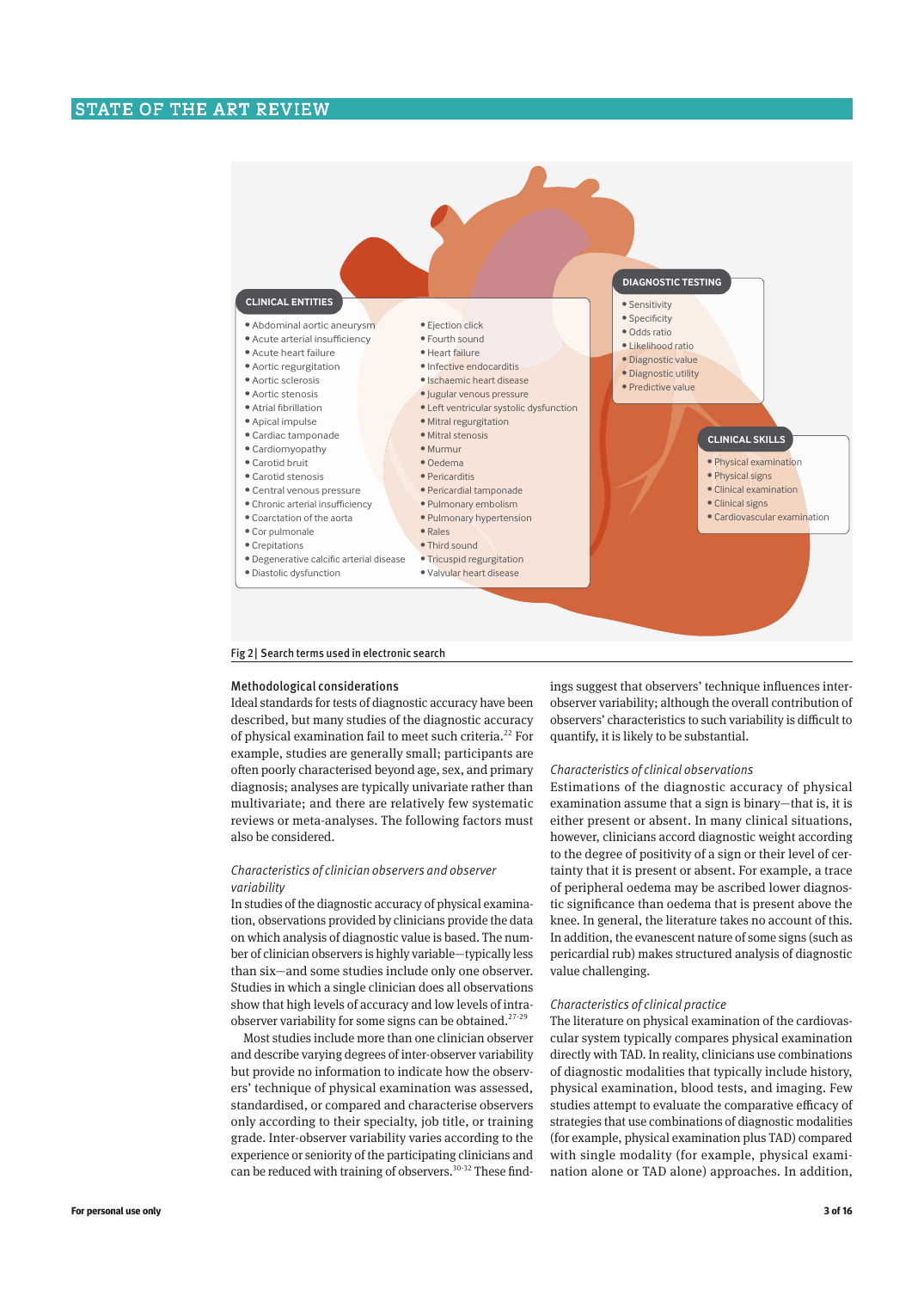

Fig 3 | Factors contributing to the value of physical examination of the cardiovascular system. TAD=technological aids to diagnosis

combinations of signs and symptoms are typically used in clinical diagnostic and therapeutic decision making, but much of the literature attempts to evaluate single signs in isolation from other physical examination findings or ancillary clinical information such as the history. Exceptions are prediction scores for pulmonary embolism or deep venous thrombosis and some studies in heart failure diagnosis.

### *Global variation of disease prevalence*

Most studies of the diagnostic utility of physical examination have been conducted in the United States or Europe. This may account for the lack of studies from which evidence relating to the utility of the physical examination in the diagnosis of conditions now less commonly seen in Western populations, such as rheumatic mitral stenosis, can be derived.

### *Diagnostic reference standards*

TAD are typically used as the diagnostic reference standard in studies of physical examination, which raises two methodological considerations. Firstly, different definitions of abnormality may be applied in different studies of the same sign. For example, the ultrasound definition of a "significant" arterial stenosis varies in studies of the diagnostic value of pulse palpation or bruits. Secondly, many studies provide no information on the (intra‑ or

inter‑)observer variability of the diagnostic reference standard, either as used in the study or in general use. Studies in which inter‑observer variability is described show the presence of varying degrees of such variability in the interpretation of commonly used TAD. For example, echocardiographic assessments of various parameters of left ventricular systolic and diastolic function contain observer variability,  $3334$  which may both influence the interpretation of study results and be underappreciated by many clinicians.<sup>2</sup>

### *Range of statistical indices used*

The diagnostic value of a test is determined by its accuracy and precision (reliability).<sup>35</sup> A wide variety of statistical indices are used to express diagnostic value in studies of physical examination of the cardiovascular system,<sup>36</sup> and comparison between or pooling of studies is challenging, particularly as the raw data necessary to calculate missing indices are often absent from the published papers.

Likelihood ratios provide information on the probability of disease in an individual<sup>37</sup>; when available, they are the preferred statistical index of comparison in this review. Figure 4 shows the definition of likelihood ratios and their method of calculation, and figure 5 illustrates the relation between a likelihood ratio and diagnostic pre‑ test and post-test probability.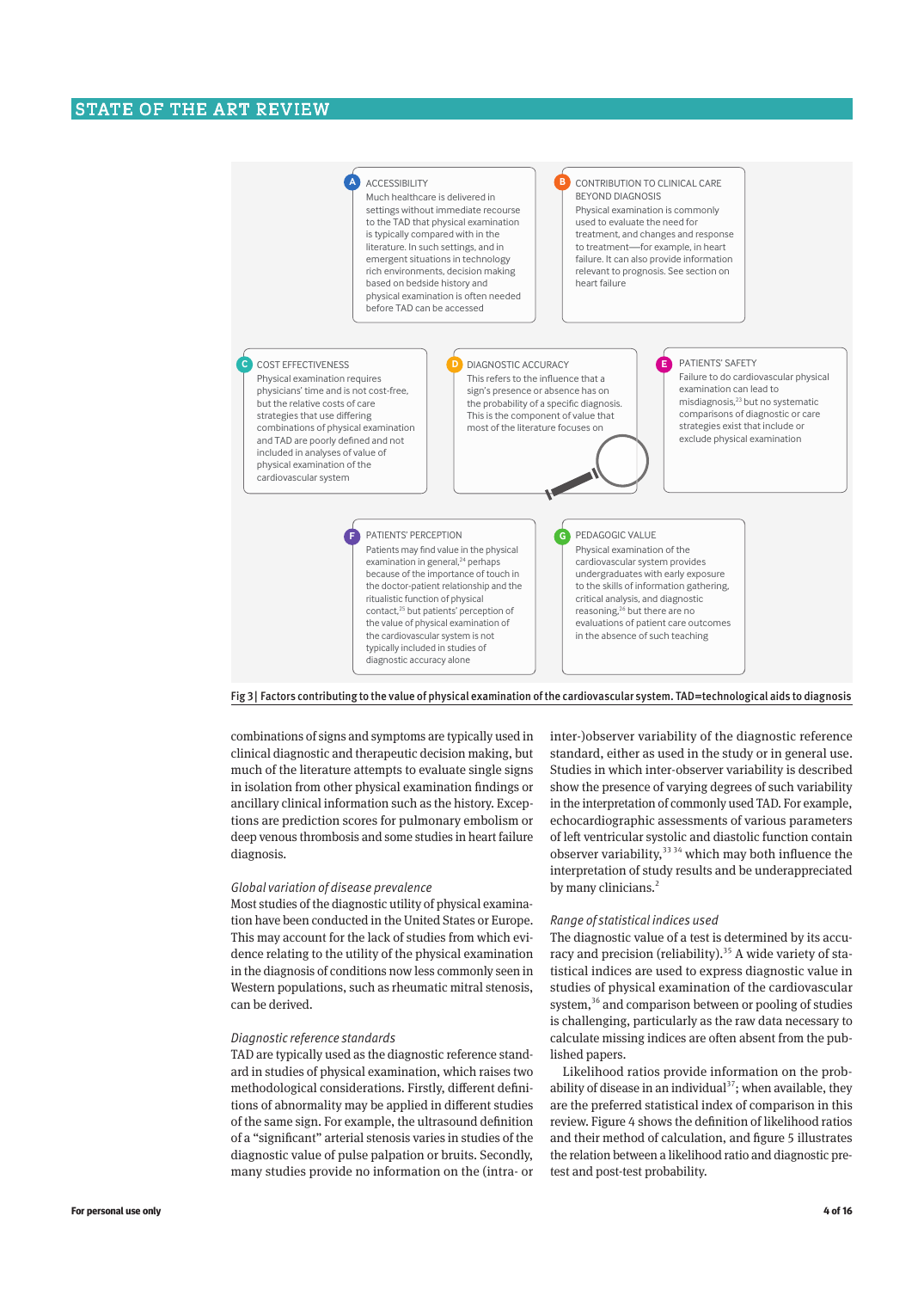

Fig 4 | Statistical indices of diagnostic accuracy in studies of physical examination of the cardiovascular system



Fig 5 | Approximating probability with likelihood ratios (LRs). Reproduced from McGee $^2$  with permission

| <b>Clinical question</b>                                                    | <b>Example context</b>                                                                                                                                                                                                      |
|-----------------------------------------------------------------------------|-----------------------------------------------------------------------------------------------------------------------------------------------------------------------------------------------------------------------------|
| Does this patient have cardiovascular<br>system disease?                    | • Screening examination in an asymptomatic patient<br>• Systems' examination as part of routine clerking<br>• An abnormality is found by a technical aid to diagnosis<br>and clinical evidence of cardiac disease is sought |
| Does this patient have a specific type of<br>cardiovascular system disease? | • Evaluation of a patient with dyspnoea for evidence of<br>heart failure                                                                                                                                                    |
| What kind of heart disease does this<br>patient have?                       | • A murmur is heard, and physical examination is used to<br>determine the cause                                                                                                                                             |
| Is this patient responding to treatment?                                    | • A patient with heart failure is examined for evidence of<br>decompensation                                                                                                                                                |
| How severe is this patient's cardiovascular<br>system disease?              | • A murmur is found, and evidence of severity of valvular<br>disease is sought                                                                                                                                              |
| What is the prognosis of heart disease?                                     | • A patient with acute coronary syndrome is examined<br>for clinical signs indicating prognosis                                                                                                                             |

Fig 6 | Clinical questions and contexts in which physical examination of the cardiovascular system is applied

> Comparing relative value of components of physical examination

Clinicians and educators may wish to know which components of the physical examination of the cardiovascular system are "most useful" to guide clinical use or plan teaching programmes, 38 39 but comparisons of the relative value of single components of the physical examination are difficult for several reasons.

### *Focus of literature*

 Most of the literature on physical examination is focused on the comparative value of physical examination and TAD, rather than the comparative value of different components of the physical examination.

### *Frequency of use*

 The frequency of use of a component of the physical examination, and the frequency of its study in the literature, is in part related to the prevalence of the condition

the sign relates to. For example, pulsus paradoxus is infrequently sought, as cardiac tamponade is a relatively uncommon condition. Thus, frequency of use should not be used in isolation to determine the relative value of different signs.

### *Clinical context*

 Value is in part dependent on the clinical context in which a sign is sought or used. Figure 6 outlines these contexts.

A specific sign may have greater diagnostic value in one clinical context but less value in a different clinical context. For example, palpation of the abdomen is less valuable in the accurate assessment of the size of an abdominal aortic aneurysm than in determining its potential presence.

Clinical context is also important, as it may influence the relative importance of the different statistical elements of a diagnostic test. For example, the clinical consequences of a false negative test, which may lead to a missed diagnosis, may be greater in some contexts than in others, and greater or less than the clinical consequences of a false positive test, which may lead to further unnecessary testing.<sup>40</sup>

 For these reasons, simple comparisons of statistical indices of diagnostic accuracy can be misleading and should not be undertaken without setting the diagnostic test, in this case a component of the physical examination of the cardiovascular system, in the relevant clinical context.

### **Summary of evidence of clinical value of physical examination of the cardiovascular system**

 Table 1 summarises the evidence for a range of physical signs or physical examination manoeuvres of relevance to the assessment of cardiovascular system disease. This table does not include every component of the physical examination described; if a sign is not included, either an evidence base for its diagnostic or clinical value is entirely lacking or its potential clinical application is limited. Given the considerations described above, lack of evidence of diagnostic value cannot be taken to mean that the sign or manoeuvre has no diagnostic value. This is particularly the case for signs that are sought or present only in rare or uncommon conditions or diagnostic contexts, which are implicitly more difficult to study.

 Many of the signs included in the table have not been studied in sufficient detail to enable estimation of diagnostic accuracy. This includes some signs that are widely used in clinical practice. For the reasons discussed above, particularly the heterogeneous nature of the studies available, a formal ranking of the quality of collated evidence is unlikely to be useful or meaningful and has not been included. If we found no evidence in the literature search that enabled estimation of diagnostic accuracy, a general comment based on observational or descriptive studies of the sign such as "Low specificity or sensitivity" is included in the column entitled "Suggested clinical value." For other signs, for which some data to estimate diagnostic accuracy were available, a comment and a reference are provided. Finally, signs that met three specific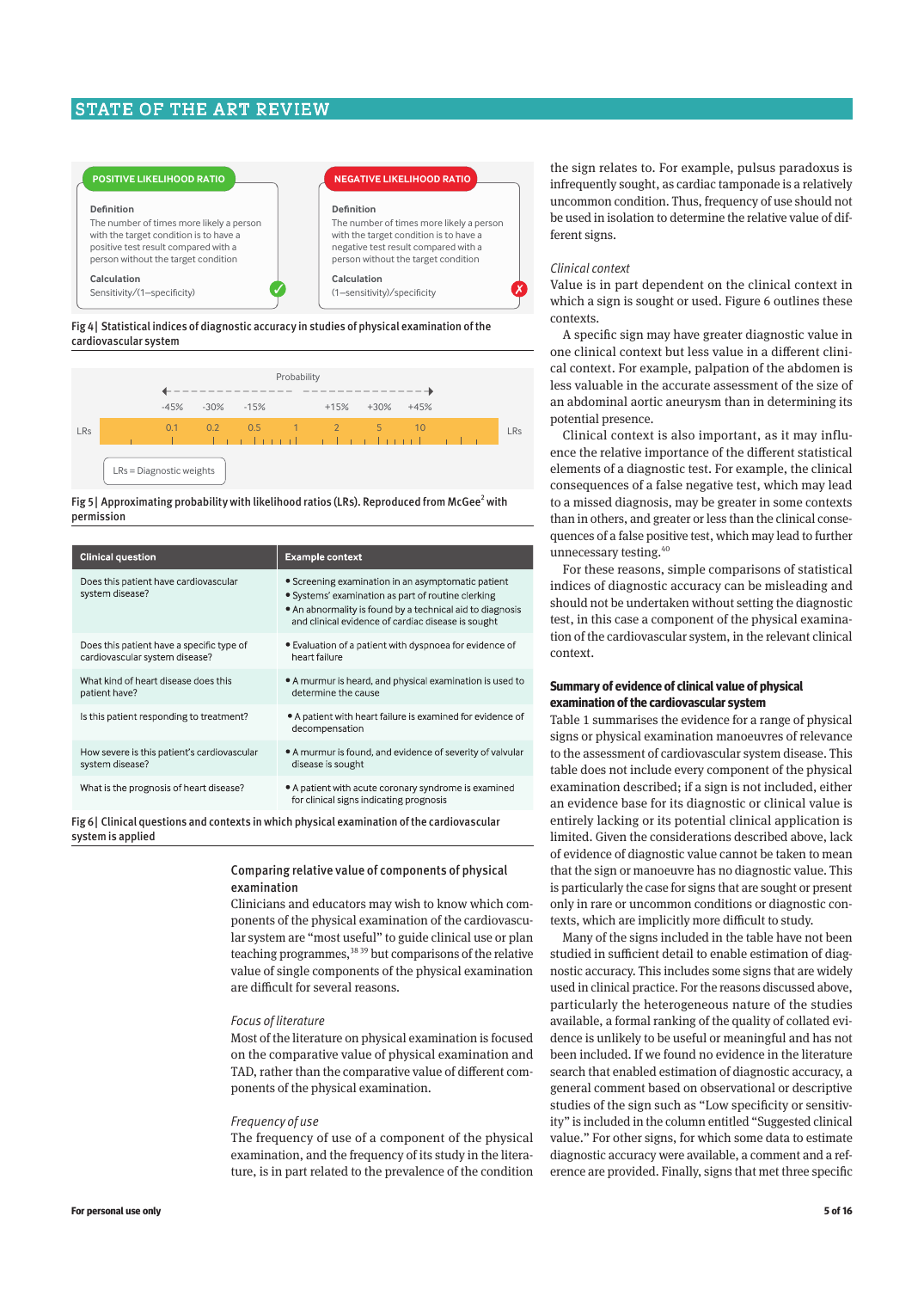| Table 1   Summary of evidence of clinical value                   |                                                            |                                                                                                                                                                                                                                             |
|-------------------------------------------------------------------|------------------------------------------------------------|---------------------------------------------------------------------------------------------------------------------------------------------------------------------------------------------------------------------------------------------|
| Sign or manoeuvre                                                 | What is this sign purported to indicate?                   | Suggested clinical value                                                                                                                                                                                                                    |
| Arterial pulses                                                   |                                                            |                                                                                                                                                                                                                                             |
| Rate                                                              | Cardiac rate                                               | Non-specific diagnostically but has prognostic value in several acute settings. <sup>41</sup> Resting<br>heart rate predicts mortality in population settings <sup>42</sup>                                                                 |
| Postural tachycardia                                              | Hypovolaemia                                               | A rise of 30 beats/min on standing suggests large blood loss <sup>43</sup>                                                                                                                                                                  |
| Rhythm                                                            | Cardiac rhythm                                             | See detailed discussion of specific signs                                                                                                                                                                                                   |
| Volume and contour                                                | Changes in stroke volume or vascular compliance            |                                                                                                                                                                                                                                             |
| Slow rising/plateau                                               | Aortic stenosis (AS)                                       | Supports diagnosis of AS in patients with systolic murmur <sup>29</sup>                                                                                                                                                                     |
| Collapsing/water-hammer                                           | Aortic regurgitation (AR)                                  | Insensitive and non-specific when assessed by palpation. High (>80 mm Hg) measured<br>pulse pressure has LR+ of 10.9 for moderate to severe AR in a single study <sup>44</sup>                                                              |
| Pulsus bisferiens                                                 | Aortic valve disease (AS, AR), HCM                         | Low specificity and sensitivity                                                                                                                                                                                                             |
| <b>Dicrotic</b>                                                   | Mitral regurgitation, high SVR, low stroke volume          | Low specificity and sensitivity                                                                                                                                                                                                             |
| Jerky                                                             | <b>HCM</b>                                                 | Said to be pathognomic                                                                                                                                                                                                                      |
| Small volume/weak/thready                                         | Shock, impaired LV function, AS                            | Low specificity and sensitivity                                                                                                                                                                                                             |
| Other:                                                            |                                                            |                                                                                                                                                                                                                                             |
| Pulsus paradoxus                                                  | Cardiac tamponade                                          | In patients known to have a pericardial effusion, if pulsus paradoxus of >12 mm Hg<br>is present, the LR+ for cardiac tamponade is 5.9 (95% Cl 2.4 to 14.3) and if pulsus<br>paradoxus is absent the LR- is 0.03 (0 to 0.2) <sup>4546</sup> |
| Pulsus alternans                                                  | LV systolic impairment                                     | Moderate specificity but low sensitivity <sup>47</sup>                                                                                                                                                                                      |
| 31 eponymous signs of AR                                          | Presence or severity of AR                                 | Generally specific findings but low sensitivity <sup>48</sup>                                                                                                                                                                               |
| Absence of specific pulses                                        | Obstructive disease at or proximal to site of palpation    | See detailed discussion of specific signs                                                                                                                                                                                                   |
|                                                                   | Hypovolaemic shock                                         | One study suggests that a palpable femoral pulse means shock is less likely <sup>49</sup>                                                                                                                                                   |
| Buerger's test                                                    | Peripheral arterial disease (PAD)                          | May suggest more severe PAD when present <sup>50</sup>                                                                                                                                                                                      |
| Capillary refill time                                             | Peripheral hypoperfusion                                   | See detailed discussion of specific signs                                                                                                                                                                                                   |
| Pulse asymmetry: upper limbs                                      | Obstruction at specific site                               |                                                                                                                                                                                                                                             |
|                                                                   | Aortic dissection                                          | See detailed discussion of specific signs                                                                                                                                                                                                   |
|                                                                   | Subclavian stenosis and steal syndrome                     | Asymmetry has high sensitivity in patients with suggestive symptoms <sup>51</sup>                                                                                                                                                           |
| Pulse asymmetry: upper and lower limbs                            | Coarctation of the aorta                                   | Combinations of blood pressure and pulse findings have high sensitivity in children <sup>52</sup>                                                                                                                                           |
|                                                                   | Obstructive arterial disease                               |                                                                                                                                                                                                                                             |
| Bruits at specific sites                                          |                                                            |                                                                                                                                                                                                                                             |
| Abdominal                                                         | Renovascular disease                                       | See detailed discussion of specific signs                                                                                                                                                                                                   |
| Carotid                                                           | Carotid artery disease                                     | See detailed discussion of specific signs                                                                                                                                                                                                   |
| Pulsatile abdominal mass                                          | Abdominal aortic aneurysm                                  | See detailed discussion of specific signs                                                                                                                                                                                                   |
| Jugular venous pulse                                              |                                                            |                                                                                                                                                                                                                                             |
| Jugular venous pressure                                           | Central venous/right atrial pressure                       | See detailed discussion of specific signs                                                                                                                                                                                                   |
| Kussmaul's sign                                                   | Constrictive pericarditis                                  | Low sensitivity                                                                                                                                                                                                                             |
| Response to Valsalva                                              | Elevated left heart filling pressure                       | LR of >5 in a single study <sup>53</sup>                                                                                                                                                                                                    |
| Abdominojugular test (hepatojugular reflux)                       | Elevated left heart filling pressure                       | See detailed discussion of specific signs                                                                                                                                                                                                   |
| Character of the venous waveform                                  | Abnormalities of intracardiac blood flow or cardiac rhythm |                                                                                                                                                                                                                                             |
| Giant v wave                                                      | Tricuspid regurgitation                                    | LR+ of 10.9 in a single study <sup>29</sup>                                                                                                                                                                                                 |
| Other abnormalities of a/c/v waves or x/y<br>descent              | Abnormalities of blood flow into heart or heart rhythm     | Generally, low sensitivity and specificity                                                                                                                                                                                                  |
| Cannon waves                                                      | Atrioventricular dissociation                              | In a single study of induced ventricular tachycardia, cannon waves in the jugular venous<br>waveform had a negative LR of $0.1^{31}$                                                                                                        |
| Other veins:                                                      |                                                            |                                                                                                                                                                                                                                             |
| Peripheral venous collapse                                        | Elevated central venous pressure                           | One study suggests low sensitivity but high specificity <sup>54</sup>                                                                                                                                                                       |
| Praecordium                                                       |                                                            |                                                                                                                                                                                                                                             |
| Percussion of the heart                                           | Cardiac size                                               | Single study suggests value in excluding cardiomegaly <sup>55</sup>                                                                                                                                                                         |
| Palpation of apical impulse:                                      |                                                            |                                                                                                                                                                                                                                             |
| Location                                                          | Cardiac size and LV function                               | See detailed discussion of specific signs                                                                                                                                                                                                   |
| Size/area                                                         | Cardiac size                                               | See detailed discussion of specific signs                                                                                                                                                                                                   |
| Character (thrusting, sustained, tapping,<br>retracting)          | A variety of abnormalities of LV structure and function    | Single studies suggest potential utility in several contexts <sup>2</sup>                                                                                                                                                                   |
| Parasternal impulses                                              | Abnormalities of cardiac and valvular function             | Single studies suggest potential utility in several contexts <sup>2</sup>                                                                                                                                                                   |
| Palpable pulmonary second sound                                   | Pulmonary hypertension                                     | A single study suggests value in excluding PHT in mitral stenosis <sup>56</sup>                                                                                                                                                             |
| Auscultation:                                                     |                                                            |                                                                                                                                                                                                                                             |
| Intensity of first heart sound                                    | Closure of mitral and tricuspid valves                     |                                                                                                                                                                                                                                             |
| Loud/quiet/inaudible                                              |                                                            | Single studies suggest utility in several contexts <sup>57</sup> -59                                                                                                                                                                        |
| Variable                                                          |                                                            | A single study suggests utility in tachycardia diagnosis <sup>31</sup>                                                                                                                                                                      |
|                                                                   |                                                            |                                                                                                                                                                                                                                             |
| Splitting of first heart sound                                    | Bundle branch block, extrasystoles                         | No documented utility                                                                                                                                                                                                                       |
| Intensity of second heart sound                                   | Closure of pulmonary and aortic valves                     |                                                                                                                                                                                                                                             |
| Loud pulmonary second sound                                       | Pulmonary hypertension                                     | No discriminatory value for detection of PHT <sup>60</sup>                                                                                                                                                                                  |
| Quiet/inaudible aortic second sound                               | Abnormal closure of the aortic valve                       | See detailed discussion of specific signs                                                                                                                                                                                                   |
| Splitting of second heart sound<br>(physiological/fixed/reversed) | A variety of valvular and congenital abnormalities         | Absence of fixed splitting useful in excluding atrial septal defect <sup>61</sup>                                                                                                                                                           |
| Third heart sound                                                 | Increased early diastolic filling                          | See detailed discussion of specific signs                                                                                                                                                                                                   |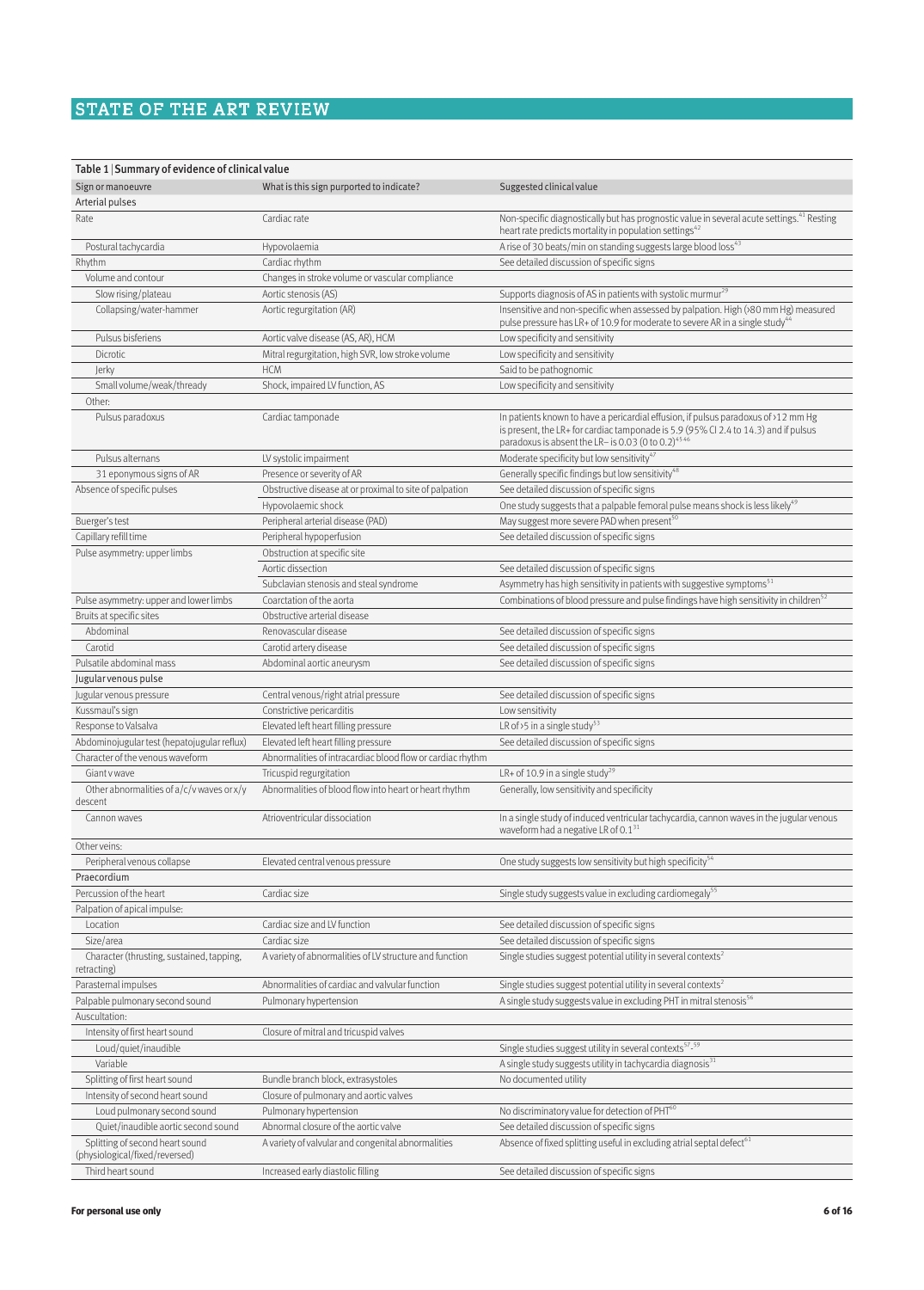| Table 1   continued                                                                               |                                                      |                                                                                                                                                                                                                                                              |
|---------------------------------------------------------------------------------------------------|------------------------------------------------------|--------------------------------------------------------------------------------------------------------------------------------------------------------------------------------------------------------------------------------------------------------------|
| Sign or manoeuvre                                                                                 | What is this sign purported to indicate?             | Suggested clinical value                                                                                                                                                                                                                                     |
| Fourth heart sound                                                                                | Late diastolic filling related to atrial systole     | Low specificity and sensitivity                                                                                                                                                                                                                              |
| Systolic/ejection clicks                                                                          | A variety of valvular abnormalities                  | See detailed discussion of specific signs                                                                                                                                                                                                                    |
| Diastolic/opening snap                                                                            | Pliant mitral valve leaflet in mitral stenosis       | No data on diagnostic value. Proximity to second sound correlates with severity of mitral<br>stenosis                                                                                                                                                        |
| Systolic murmur                                                                                   | A variety of abnormalities of central CVS blood flow |                                                                                                                                                                                                                                                              |
| Ejection/pan/late                                                                                 |                                                      | See detailed discussion of specific signs                                                                                                                                                                                                                    |
| Pattern of radiation                                                                              |                                                      | See detailed discussion of specific signs                                                                                                                                                                                                                    |
| Effect of respiration                                                                             | Increases or decreases venous return                 |                                                                                                                                                                                                                                                              |
| Louder on inspiration                                                                             | Suggests murmur origin in right heart                | LR+ of $\cdot$ 5 in two studies of detection of tricuspid regurgitation and pulmonary stenosis $^2$                                                                                                                                                          |
| Effect of other manoeuvres (Valsalva/<br>posture change/hand grip/leg elevation/<br>amyl nitrite) | Increase or decrease venous return or SVR            | LR+ of >5 in small number of studies in variety of diagnostic contexts <sup>2</sup>                                                                                                                                                                          |
| Diastolic murmur                                                                                  | A variety of abnormalities of central CVS blood flow | See detailed discussion of specific signs                                                                                                                                                                                                                    |
| Decrescendo/early                                                                                 | Aortic or pulmonary regurgitation                    |                                                                                                                                                                                                                                                              |
| Mid                                                                                               | Mitral or tricuspid stenosis                         |                                                                                                                                                                                                                                                              |
| Pericardial rub                                                                                   | Pericardial inflammation                             | The finding is pathognomic of pericarditis. As such it is of high specificity, but sensitivity is<br>unknown                                                                                                                                                 |
| Peripheries and other organ systems                                                               |                                                      |                                                                                                                                                                                                                                                              |
| Xanthelasmata                                                                                     | Dyslipidaemia                                        | Presence independently predicts increased risk of IHD and MI <sup>62</sup>                                                                                                                                                                                   |
| Arcus lipidus                                                                                     | Dyslipidaemia                                        | Of no independent diagnostic or prognostic value <sup>62</sup>                                                                                                                                                                                               |
| Transverse earlobe crease                                                                         |                                                      | Presence independently predicts increased risk of IHD and MI <sup>62</sup>                                                                                                                                                                                   |
| Male pattern baldness                                                                             |                                                      | Presence independently predicts increased risk of IHD and MI <sup>62</sup>                                                                                                                                                                                   |
| Hair greying                                                                                      |                                                      | Of no independent diagnostic or prognostic value <sup>62</sup>                                                                                                                                                                                               |
| Cutaneous features of arterial insufficiency                                                      |                                                      | See detailed discussion of specific signs                                                                                                                                                                                                                    |
| Oedema                                                                                            | Extravascular fluid overload                         | See detailed discussion of specific signs                                                                                                                                                                                                                    |
| Pulmonary rales (crepitations)                                                                    | Interstitial fluid                                   | Low sensitivity and specificity in diagnosis of CHF in isolation                                                                                                                                                                                             |
| Hepatomegaly                                                                                      |                                                      | Low sensitivity and specificity for CHF. When pulsatile, strongly supports diagnosis of<br>tricuspid regurgitation <sup>29</sup>                                                                                                                             |
| Splenomegaly                                                                                      |                                                      | May provide supportive evidence of infective endocarditis, but non-specific and of low<br>sensitivity                                                                                                                                                        |
| Finger clubbing                                                                                   |                                                      | May provide supportive evidence of infective endocarditis, but non-specific and of low<br>sensitivity. Of moderate sensitivity and specificity in some forms of cyanotic heart disease                                                                       |
| Funduscopy                                                                                        |                                                      | Roth spots may provide supportive evidence of infective endocarditis, but non-specific<br>and of low sensitivity. Hypertensive retinopathy provides evidence of target organ damage<br>and some features predict increased risk of CVS disease <sup>63</sup> |

AR=aortic regurgitation; AS=aortic stenosis; CHF=congestive heart failure; CVS=cardiovascular system; HCM=hypertrophic obstructive cardiomyopathy; IHD=ischaemic heart disease; LR=likelihood ratio; LV=left ventricular; MI=myocardial infarction; PAD=peripheral arterial disease; PHT=pulmonary hypertension; SVR=systemic vascular resistance.

> criteria for more detailed consideration are discussed and referenced in detail in the next section and indicated as such in the table.

### **Detailed discussion of selected signs**

The signs included for detailed discussion in this section meet each of the following criteria:

- More than one study exists from which conventional indices of diagnostic accuracy can be derived.
- Where available, the positive likelihood ratio (LR+) for the sign is 5 or more, the negative likelihood ratio (LR−) is less than 0.2, or both. These values categorise a test as providing strong diagnostic evidence,<sup>64</sup> and they increase or decrease pre-test probability by around 30% (fig 5).
- The information obtained is of practical assistance in patient care, taking into account the additional information that is available or can be accessed through history, bedside tests, and additional investigations.

We stress that the exclusion of a sign from this section does not imply that the sign is of no value but simply that there is less evidence of its value than for signs that are included. For example, a pericardial rub is pathognomic of pericarditis, but no studies quantify its diagnostic value.

### Jugular venous pulse and estimation of central venous pressure

Table 2 summarises studies evaluating the value of examination of the jugular venous pulse (JVP) as a means of assessing the central venous pressure (CVP).

The difficulties in collating studies of clinical assessment of the JVP have been described.<sup>74</sup> Differences in the preferred anatomical reference point, side of the neck used, preference for internal or external jugular vein, position of the patient, experience of observers, and clinical status of studied patients, including their volume status, severity of illness, presence of percutaneous cannulas in the veins assessed, and whether patients were breathing spontaneously or with mechanical support, all pose specific problems. In a minority of patients in these studies and in clinical practice, no attempt at pressure measurement can be made as the veins cannot be visualised (for example, in obese patients), but this proportion may decline with observers' training and experience.

Several studies suggest that clinical measurement of the JVP tends to underestimate the CVP measured by cardiac catheterisation. In some studies, this may reflect underestimation of the distance between the classical anatomical reference point of the sternal angle and the central right atrium, now recognised as 8 cm rather than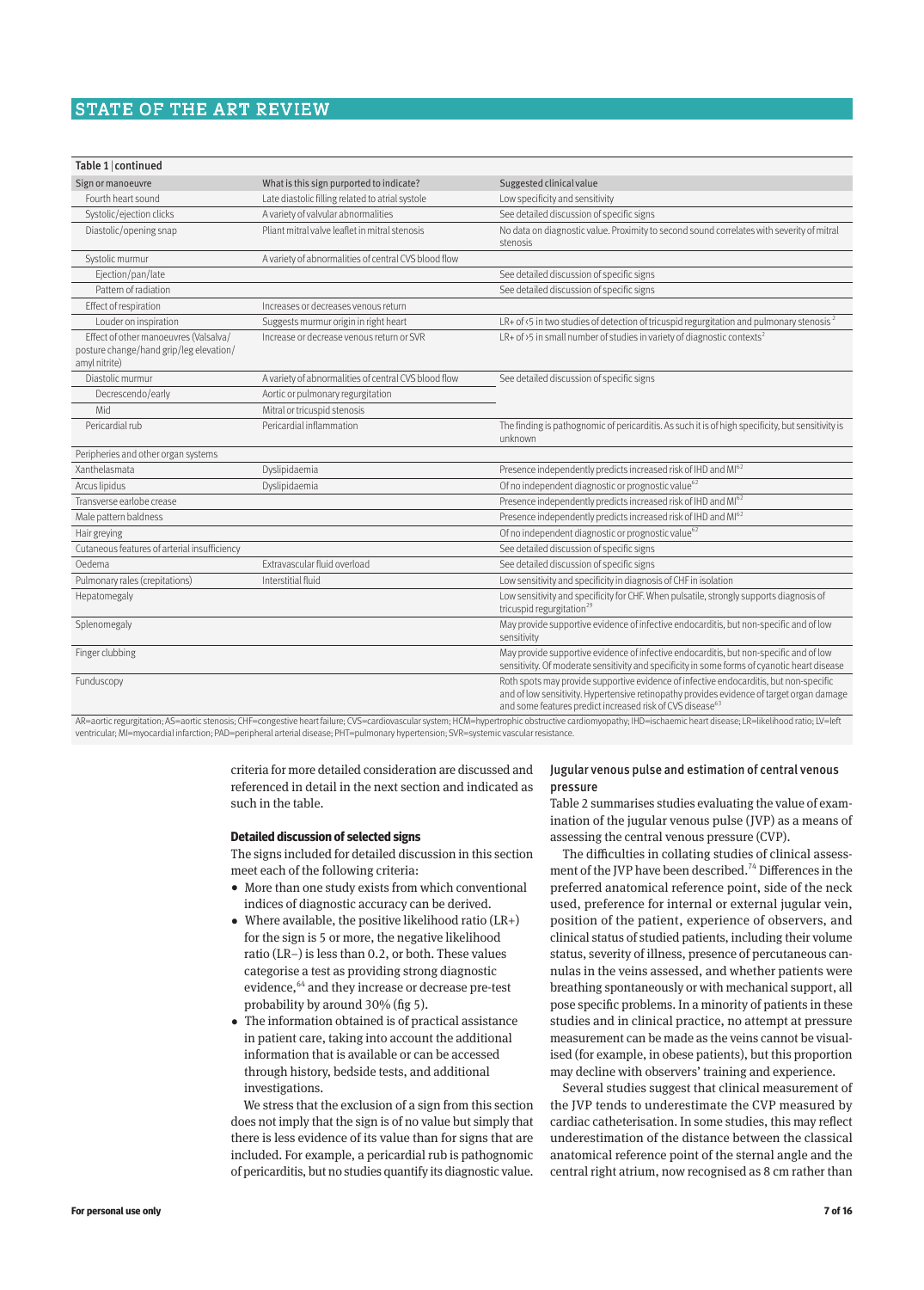| Table 2   Studies of clinical assessment of jugular venous pressure (JVP) for estimation of central venous pressure (CVP) |                                                                                         |                                                |                                                                |                                  |                                                                                                                                                  |
|---------------------------------------------------------------------------------------------------------------------------|-----------------------------------------------------------------------------------------|------------------------------------------------|----------------------------------------------------------------|----------------------------------|--------------------------------------------------------------------------------------------------------------------------------------------------|
| Reference                                                                                                                 | What was done                                                                           | <b>Patients</b>                                | Clinicians                                                     | No of patients<br>(observations) | Summary of study conclusions                                                                                                                     |
| Davison, 65 1974, USA                                                                                                     | External and internal JVP versus<br>invasive CVP                                        | "Seriously ill"                                | Two clinicians                                                 | 39(128)                          | IJV not usually visible. EJV measurement correlated<br>poorly with CVP                                                                           |
| Connors, 66 1983, USA                                                                                                     | <b>JVP</b> versus invasive CVP                                                          | ICU                                            | Medical student to attending<br>physician                      | 62 (310)                         | JVP underestimated CVP in ICU patients                                                                                                           |
| Ducas, 67 1983, USA                                                                                                       | JVP and HJR versus invasive CVP                                                         | Not defined                                    | Not defined                                                    | 48                               | CVP predicted from JVP in 44/48 comparisons                                                                                                      |
| Cook, 68 1990, USA                                                                                                        | JVP versus invasive CVP                                                                 | ICU                                            | 15 different clinicians; medical<br>student to staff physician | 50(150)                          | JVP inaccurate in ICU patients                                                                                                                   |
| Stein, 69 1997, USA                                                                                                       | IVP versus IVC ultrasound RAP and<br>invasive CVP                                       | Patients with severe CHF                       | Not stated                                                     | 22                               | Clinical estimates of RAP from IVP were accurate<br>when RAP was normal, but systematically<br>underestimated elevated RAP                       |
| Vinayak, <sup>70</sup> 2006, USA                                                                                          | External JVP versus invasive CVP                                                        | Critically ill in ICU                          | Student to attending                                           | 35(118)                          | JVP using EJV highly reliable for assessing elevated<br>CVP (AUC 0.97, 95% CI 0.92 to 1.00) by attending<br>physicians                           |
| Sinisalo, <sup>71</sup> 2007,<br>Finland                                                                                  | JVP with patient sitting versus<br>invasive CVP                                         | Pre-cardiac catheterisation Two cardiologists  |                                                                | 96                               | JVP using IJV in sitting patients had sensitivity of 65%<br>and specificity of 85% to identify elevated CVP                                      |
| Brennan, <sup>72</sup> 2007, USA                                                                                          | IVP versus invasive CVP and indirect<br>comparison with ultrasound IVC                  |                                                | Pre-cardiac catheterisation Four internal medicine residents   | 40(44)                           | IJV not identified in 37% of patients. Sensitivity of JVP<br>for elevated CVP 14%                                                                |
| Deol, <sup>73</sup> 2011, USA                                                                                             | External and internal JVP clinically<br>and by ultrasound versus invasive<br><b>CVP</b> | ICU                                            | Not defined                                                    | 38                               | EJV better than IJV in correlation with CVP, but<br>ultrasound superior to both. Clinical and ultrasound<br>measurement both underestimated CVP. |
| Rizkallah, 30 2014,<br>Canada                                                                                             | JVP clinically versus ultrasound RAP                                                    | Routine echocardiography<br>patient population | One student, one resident, one<br>fellow                       | 325                              | JVP sensitivity 86% by cardiology fellow                                                                                                         |

AUC=area under curve; CHF=congestive heart failure; EJV=external jugular vein; HJR=hepatojugular reflux; ICU=intensive care unit; IJV=internal jugular vein; IVC=inferior vena cava; RAP=right atrial pressure.

5 cm.<sup>75</sup> Although the right internal jugular vein has traditionally been regarded as the most accurate manometer, studies using either the left internal jugular vein or either external jugular vein have yielded accurate results.<sup>76</sup>

On the basis of the available literature, determining whether the JVP, and by inference the CVP, is high, normal, or low, is preferable to attempting to define a specific value of the CVP derived from the JVP measurement. If the clinical measurement is made from the sternal angle, in whatever position the top of the pulsating venous column can be seen, a JVP of more than 3 cm above the sternal angle has an LR+ of 10.4 (95% confidence interval 5.5 to 19.9) and an LR− of 0.1 (0 to 0.6) for a CVP of more than 12 cm  $H_2O^2$ . In a single study, in which the external jugular vein was used, a JVP of less than 3 cm above the sternal angle had an LR+ of 8.4 (2.8 to 25) and an LR− of 0.1 (0 to 0.7) for a CVP below 5 cm  $H_2O$ .<sup>70</sup> The abdominojugular test (hepatojugular reflux) may also be performed when examining the jugular veins and has an LR+ of 8.0 (no confidence interval) for elevated left heart filling pres‑ sures. $^{77\cdot 79}$  The JVP is discussed further in the section on heart failure.

### Signs of peripheral perfusion and shock syndromes

The diagnostic accuracy of physical examination markers of poor peripheral perfusion has been assessed in comparison with invasive haemodynamic indices in an intensive care setting. In a sub-study of 513 patients in intensive care with acute lung injury randomised to receive a pulmonary artery catheter, the combined presence of three physical examination findings (capillary refill time >2 s, knee mottling, or cool extremities) was highly specific but insensitive for identifying low cardiac output (<2.5  $L/min/m^2$ ; specificity 98%; sensitivity 12%; LR+ 7.5) and low mixed venous oxygen saturation (<60%; specificity 99%; sensitivity 8%; LR+ 8.0).<sup>80</sup>

In intensive care patients with septic shock, capillary refill time greater than 2.4 s at the fingertip (LR+ 3.0; LR− 0.25) or less than 4.9 s at the knee (LR+ 5.1; LR− 0.21) six hours after diagnosis was predictive of death at 14 days.<sup>81</sup> In a large study of consecutive acute adult medical admissions, prolonged capillary refill time on admission predicted one day and seven day mortality, independently of other demographic and clinical variables, with odds ratios of 1.69 (95% confidence interval 1.20 to 2.39; P=0.003) and 1.38 (1.12 to 1.69; P=0.002), respectively.<sup>82</sup>

Physical examination signs of impaired peripheral perfusion may therefore hold both diagnostic and prognostic value in shock syndromes. Accordingly, assessment of capillary refill time and other markers of peripheral perfusion is recommended for the initial rapid evaluation of circulatory status in a wide variety of settings.<sup>8384</sup>

### Pulsatile abdominal mass and abdominal aortic aneurysm

In studies in which aneurysmal dilatation is defined as greater than 3 cm, a pulsatile abdominal mass has an LR+ of between 8.0 (4.2 to 15.3)<sup>85-90</sup> and 12 (7.4 to 19)<sup>91</sup> for the presence of an aneurysm of this dimension. In general, the higher the aortic diameter used to define aneurysmal dilatation and the lower the abdominal girth,  $92$  the higher the sensitivity of palpation. Therefore, a finding of a pulsatile mass in the abdomen on opportunistic physical examination suggests the presence of an abdominal aortic aneurysm and should prompt consideration of imaging.<sup>93</sup>

### Arterial pulse rhythm and atrial fibrillation

Studies of the value of pulse palpation as a screening tool for atrial fibrillation are comparatively large and have been included in systematic reviews and consensus guidance.<sup>94 95</sup> Data pooled from three major studies indicate that the opportunistic finding of "any pulse irregularity" has an LR+ of 3.3 (3.0 to 3.7) for the presence of atrial fibrillation on electrocardiography.<sup>96-98</sup> When such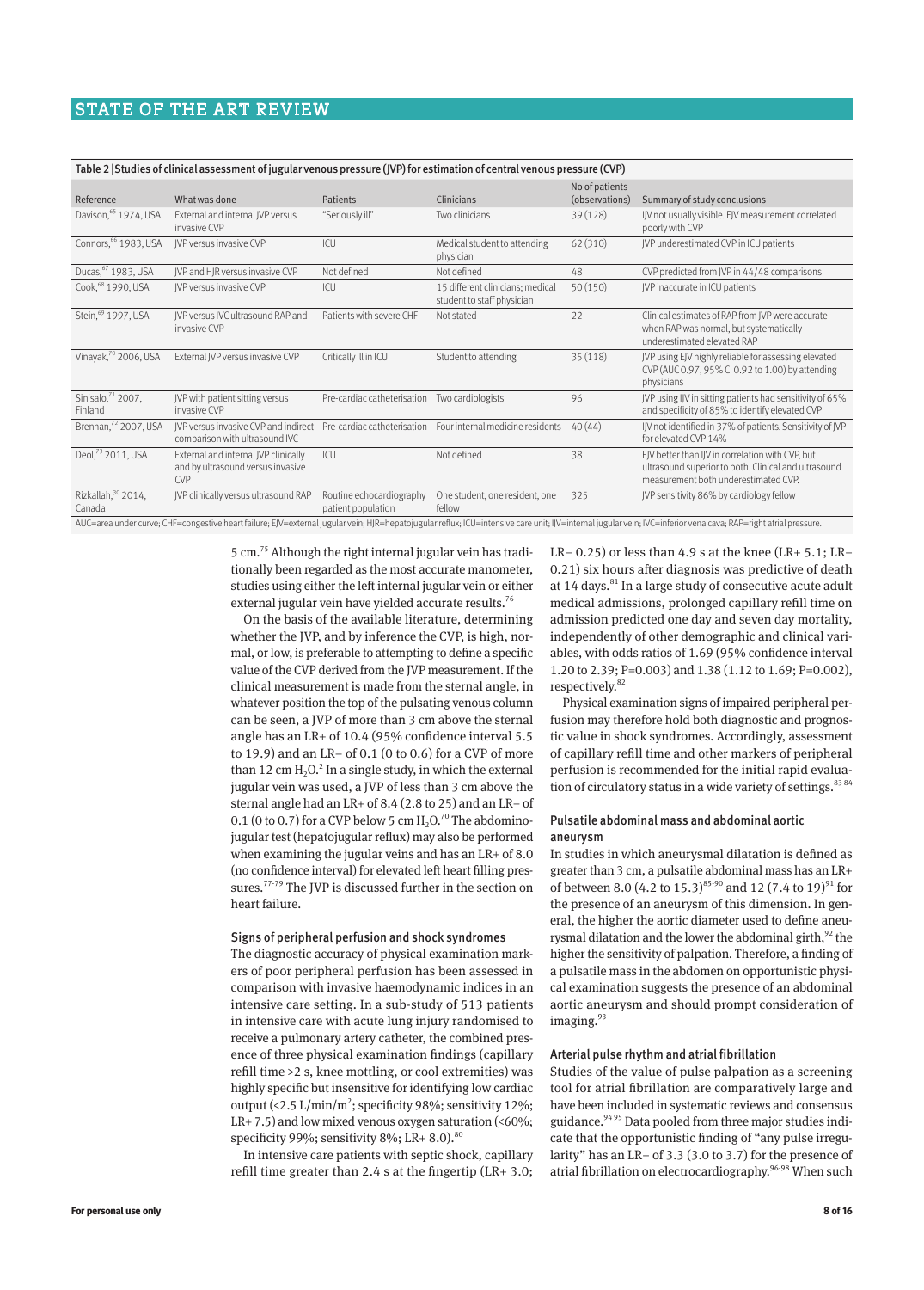irregularity is absent, this has an LR− of 0.1 (0.1 to 0.2). This modest positive diagnostic value is greatly increased if the definition used is "continuous pulse irregularity," when the LR+, derived from one large study,  $96$  rises to 24.1 (15.2 to 38). On the basis of these findings, pulse palpation for detection of atrial fibrillation is likely to have the greatest practical utility when used as an initial opportunistic screening method, identifying patients who need an electrocardiogram to confirm the underlying rhythm.

### Absent peripheral pulses and bruits and peripheral arterial disease

A systematic review and subsequent studies have investigated the value of peripheral pulse palpation and auscultation in detecting peripheral arterial disease (PAD).<sup>28-100</sup> In patients with symptoms suggestive of PAD, such as claudication, a palpable pulse abnormality and a lower limb bruit both have significance (LR+ 4.70 (2.20 to 9.90) and 5.60 (4.70 to 6.70), respectively).<sup>99</sup> Cool skin (LR+ 5.90, 4.10 to 8.60) and wounds or sores on the foot (LR+ 5.90, 2.60 to 13.40) also support the diagnosis, but other features such as hair loss, skin colour, and Buerger's test are of little or no value.<sup>50 101</sup> In asymptomatic people, a femoral bruit has an LR+ of  $4.80$  (2.40 to  $9.50$ ) and "any pulse abnormality" has an LR+ of 3.10 (1.40 to 6.60). The absence of these signs does not exclude PAD but reduces the likelihood of severe disease.<sup>99</sup>

Thus, the presence of abnormal physical examination findings may help to confirm the need for further investigation in patients with symptoms compatible with PAD. Insufficient evidence exists to support the use of physical examination in isolation as a screening tool in asymptomatic people, but further investigation may be reasonable following opportunistic detection of abnormalities in patients at moderate to high risk of PAD.

### Pulse deficits and aortic dissection

A palpable pulse deficit of the carotid or upper limb pulses in patients with clinical presentations suggestive of acute thoracic aortic dissection supports the diagnosis, with a pooled LR+ of 6.0 (no confidence interval presented).<sup>2-103</sup> Patients with aortic dissection who have pulse deficits have more in-hospital complications and have higher mortality.<sup>104</sup> Aortic dissection is underdiagnosed, and the absence of these findings should never dissuade a clinician from the diagnosis. All clinical clues may be of value, and relevant imaging should always be undertaken when clinical suspicion is present.

### Abdominal bruits and renovascular hypertension

In patients with hypertension, abdominal bruits with systolic-diastolic components are strongly supportive of a diagnosis of renovascular disease (LR+ 39; LR− 0.6; no confidence interval presented)<sup>105</sup> and bruits with isolated systolic components less so (LR+ 5.6, 4 to 7.7; LR− 0.6, no confidence interval presented).106‑109 Accordingly, auscultation for abdominal bruits may help to identify patients who need renal Doppler ultrasound. However, the absence of bruits does not exclude the presence of renal artery stenosis.

### Carotid bruits and carotid stenosis

Meta-analysis suggests that carotid bruits are of moderate value in the detection of clinically relevant (>70%) carotid stenosis, with pooled sensitivity of 0.53 (0.50 to 0.55), specificity of 0.83 (0.82 to 0.84), and diagnostic odds ratio of 4.32 (2.78 to 6.66).<sup>110</sup> Patients with known or suspected carotid territory cerebrovascular disease should undergo appropriate imaging of the vessel regardless of carotid auscultatory findings, as absence of a bruit does not exclude disease. However, opportunistic detection of a bruit in other settings should prompt consideration of further investigation, as detection of significant carotid stenosis may have important therapeutic implications such as the need for secondary preventive measures. $^{111}$ 

### Physical examination in heart failure

Cardiac failure is associated with several characteristic physical examination findings. Salt and water retention, together with elevated ventricular filling pressures, may lead to signs of congestion such as an elevated JVP, peripheral (usually lower limb) oedema, pulmonary rales (crepitations), and, less frequently, ascites or hepatomeg‑ aly. A third heart sound caused by abrupt deceleration of rapid ventricular (usually left ventricular) filling occurs when the rate of filling exceeds ventricular compliance and usually signifies the combination of elevated mean left atrial pressure and left ventricular dysfunction. A displaced apex beat suggests structural left ventricular remodelling and correlates with increased left ventricular end diastolic volume and mass, as well as reduced left ventricular ejection fraction.

Table 3 summarises the clinical value of the physical examination of the cardiovascular system in patients with known or suspected heart failure. One difficulty in evaluating the diagnostic value of physical examination findings in cardiac failure lies in the lack of a single diagnostic test to use as a reference standard. Guidelines recommend diagnosis based on a combination of typical symptoms, physical examination findings (described above), and demonstration of a relevant abnormality of cardiac structure and/or function.<sup>124 125</sup> For the studies of diagnostic accuracy in table 3, the reference standard for "heart failure" was therefore final consensus diagnosis based on a combination of all available clinical and investigational data. Studies using left ventricular systolic dysfunction (LVSD) as a reference standard may tend to underestimate the diagnostic value of physical examination findings, as the clinical syndrome of heart failure may occur in the absence of LVSD. However, we have presented data for the diagnostic accuracy of physical examination findings for detecting LVSD in a primary care setting.

In general, physical examination findings in heart failure lack sensitivity, and their absence has minimal value in excluding the diagnosis (table 3). Additionally, dependent oedema and pulmonary rales are relatively non-specific and have, at best, modest value for ruling in heart failure. However, elevated JVP, third heart sound, and displacement of the apex beat are each highly specific and substantially increase the likelihood of heart failure (table 3). When present, a third heart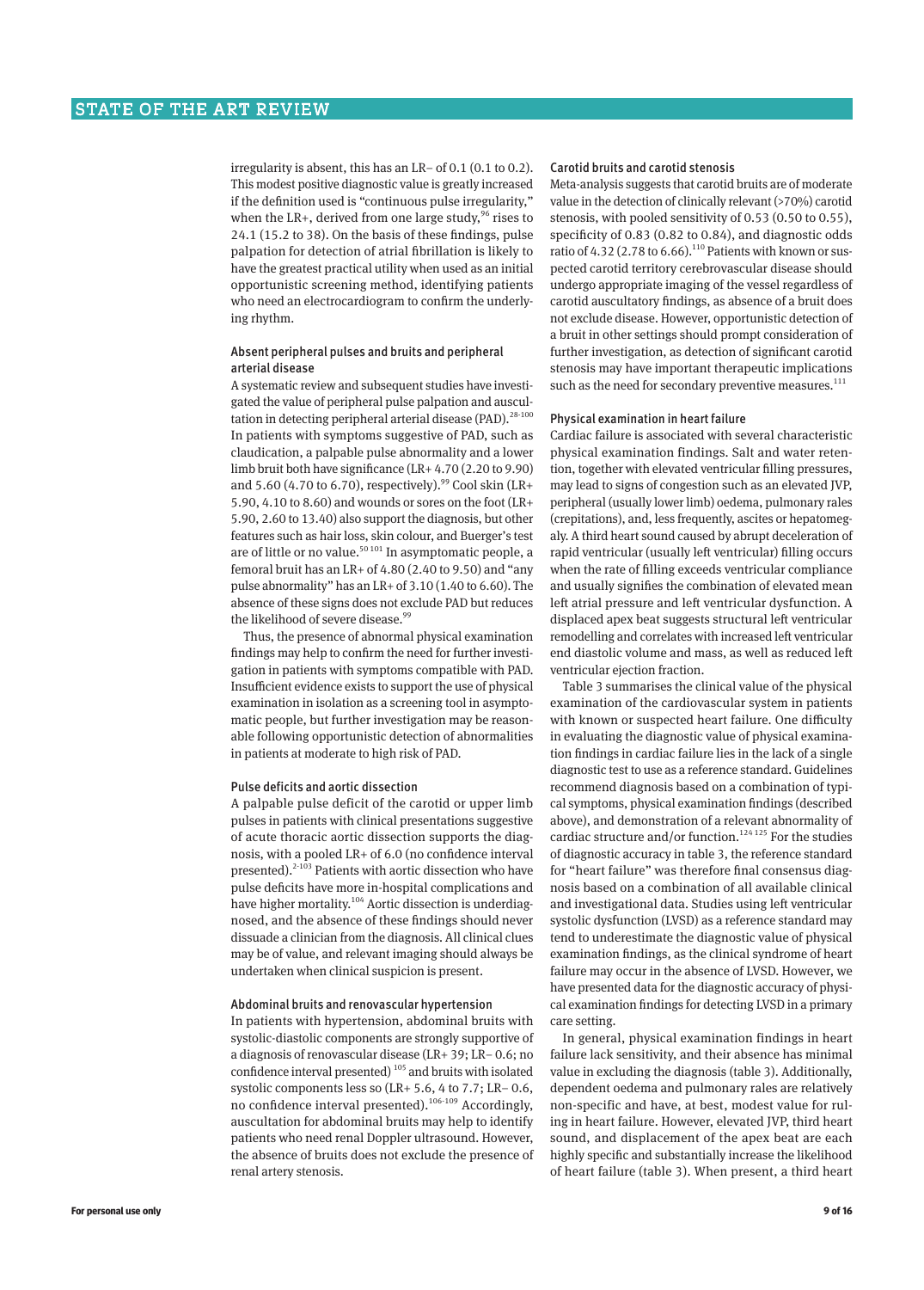| Table 3   Clinical value of physical examination of the cardiovascular system in patients with known or suspected heart failure (HF) |                              |                                                  |                             |                                  |                    |                                                                      |  |
|--------------------------------------------------------------------------------------------------------------------------------------|------------------------------|--------------------------------------------------|-----------------------------|----------------------------------|--------------------|----------------------------------------------------------------------|--|
| Clinical context                                                                                                                     | Raised IVP                   | Peripheral oedema                                | Rales                       | Third heart sound                | Displaced apex     | Comments                                                             |  |
| Diagnostic accuracy                                                                                                                  |                              |                                                  |                             |                                  |                    |                                                                      |  |
| Pooled LR+ (Cl) for HF in emergency<br>department patients with dyspnoea <sup>112</sup>                                              | $5.1(3.2 \text{ to } 7.9)$   | 2.3(1.5 to 3.7)                                  | 2.8(1.9 to 4.1)             | 11.0 (4.9 to 25)                 |                    | LR->0.5 for all except displaced apex                                |  |
| Pooled LR+ (CI/range) for LVSD in<br>community patients with suspected HF113                                                         | 4.36 (range 2.7-7.4)         | 1.18 (range 1.0-<br>1.5)                         | $1.53(1.2 \text{ to } 2.2)$ | 7.34 (range 1.6-32.4)            | 16.0 (8.2 to 30.9) | $LR - 20.5$ for all                                                  |  |
| LR+ range for HF (any ejection fraction) in<br>community patients with suspected HF                                                  | 4.8 to 7.5 <sup>114115</sup> | 1.9 to $3.0^{114115}$                            | 3.0 to $3.4^{114115}$       | $22.3^{115}$                     | $6.7^{115}$        | $LR - 20.5$ for all                                                  |  |
| Independent prognostic value                                                                                                         |                              |                                                  |                             |                                  |                    |                                                                      |  |
| Asymptomatic LVSD <sup>+116</sup> :                                                                                                  |                              |                                                  |                             |                                  |                    | Patients with third heart sound also at                              |  |
| Progression to clinical HF                                                                                                           | 1.51 (1.04 to 2.19)          |                                                  |                             | 1.38 (1.09 to 1.73)              |                    | increased risk of hospital admission                                 |  |
| Death or development of HF                                                                                                           | $1.54(1.11$ to $2.12)$       |                                                  |                             | 1.34 (1.09 to 1.64)              |                    | for HF: 1.47 (1.06 to 2.05)                                          |  |
| Suspected HF in community:                                                                                                           |                              |                                                  |                             | Congestion stronger predictor of |                    |                                                                      |  |
| All cause mortality#114                                                                                                              |                              | 1.45 (1.16 to 1.83) for rales plus JVP or oedema |                             |                                  |                    | outcomes than LVEF. Multivariate<br>analysis included NT-proBNP      |  |
| Stable CHF (NYHA I-IV) <sup>+117</sup> :                                                                                             |                              |                                                  |                             |                                  |                    | All cause death: 1.17 (1.02 to 1.35)                                 |  |
| Hospital admission for HF                                                                                                            | 1.32 (1.08 to 1.62)          |                                                  |                             | 1.42 (1.21 to 1.66)              |                    | for IVP and third heart sound                                        |  |
| Death or hospital admission for HF                                                                                                   | $1.30(1.11$ to $1.53)$       |                                                  |                             | 1.40 (1.14 to 1.71)              |                    |                                                                      |  |
| Stable CHF (NYHA III-IV) <sup>118</sup> :                                                                                            |                              |                                                  |                             |                                  |                    |                                                                      |  |
| All cause mortality                                                                                                                  | 1.52 (1.22 to 1.91)          | <b>NS</b>                                        |                             |                                  |                    | 1.61 (1.18 to 2.20) for oedema + JVP                                 |  |
| Hospital admission for HF                                                                                                            | 1.21(1.02 to 1.43)           | 1.25 (1.06 to 1.48)                              |                             |                                  |                    | 1.37 (1.08 to 1.73) for oedema + JVP                                 |  |
| Stable CHF with AF <sup>119</sup> :                                                                                                  |                              |                                                  |                             |                                  |                    | JVP, oedema, rales, and third heart                                  |  |
| CV mortality                                                                                                                         | <b>NS</b>                    | 1.25(1.0 to 1.57)                                | 1.41 (1.07 to 1.86)         | <b>NS</b>                        |                    | sound each strongly predictive of all                                |  |
| Hospital admission for HF                                                                                                            | <b>NS</b>                    | <b>NS</b>                                        | 1.42 (1.05 to 1.90)         | <b>NS</b>                        |                    | cause death on univariate analysis                                   |  |
| Acute decompensated HF:                                                                                                              |                              |                                                  |                             |                                  |                    | JVP and oedema form part of                                          |  |
| In-hospital mortality#120                                                                                                            | <b>NS</b>                    | <b>NS</b>                                        | <b>NS</b>                   | 1.69 (1.19 to 2.41)              |                    | composite congestion scores that<br>predict post-discharge mortality |  |
| Post-discharge mortality <sup>121</sup> - <sup>123</sup>                                                                             | See comment                  | See comment                                      |                             |                                  |                    |                                                                      |  |

CHF=congestive heart failure; JVP=jugular venous pressure; LR=likelihood ratio; LVEF=left ventricular ejection fraction; LVSD=left ventricular systolic dysfunction; NT-proBNP=N-terminal pro-hormone of brain natriuretic peptide; NYHA=Hew York Heart Association. \*All results based on multivariate analysis including clinical, biochemical, electrocardiographic, and echocardiographic variables +/− NT-proBNP. Data expressed as hazard ratios unless otherwise stated.

†Relative risk (95% CI).

‡Odds ratio (95% CI).

sound strongly supports the diagnosis of heart failure, although it is detected infrequently in community settings (1-5%), which may limit its practical value. In contrast, a displaced apex beat was the most helpful physical examination finding in a meta-analysis of primary care studies and, in a subsequent study, retained substantial diagnostic value after adjustment for other physical examination findings and symptoms (odds ratio 5.4, 2.8 to 10.5). A raised JVP increases the probability of heart failure across all clinical settings and, in primary care, has diagnostic value independent of all other clinical variables and electrocardiography findings (odds ratio 8.7, 2.6 to 29.2).<sup>126</sup>

In patients with stable or decompensated heart failure, signs of congestion or the presence of a third heart sound predict a range of adverse outcomes independently of other established prognostic variables including age, New York Heart Association class, and left ventricular ejection fraction (table 3). Relief of congestion is a key therapeutic goal in patients with heart failure and requires titration of therapies to physical examination findings.<sup>124 125</sup> Importantly, effective relief of congestion (assessed using composite scores incorporating JVP and/or oedema) in patients admitted to hospital reduces the risk of subsequent adverse outcomes compared with those with residual congestion.<sup>113 114</sup>

### Abnormal systolic murmur and valvular heart disease

As systolic murmurs are often detected in patients without significant valvular or other structural heart disease,  $^{127}$  an important aspect of clinical evaluation is to

distinguish such "functional" murmurs from pathological murmurs. Guidelines do not recommend echocardiographic evaluation of suspected functional murmurs in asymptomatic people.<sup>128 129</sup> In four separate studies of patients with a systolic murmur examined by a cardiologist, classification of the murmur as "abnormal" significantly increased the likelihood of valve disease, with likelihood ratios ranging from 3.8 to infinity, whereas classification as "normal" reduced the likelihood (likelihood ratios of 0-0.3). $130 - 133$ 

The physical examination, whether performed by cardiologists or non-cardiologists, is also useful for diagnosing valvular heart disease in asymptomatic patients without known cardiac disease and in patients attending the emergency department,  $134135$  with a pooled LR+ of 15  $(11$  to 20)<sup>3</sup> for an "abnormal" murmur and 0.25  $(0.17)$  to 0.36) for a functional murmur or no murmur. Substantial agreement existed between non-cardiologist emergency department physicians for identification of a systolic murmur (κ=0.8). $127$ 

Intensity and duration of the murmur are the most helpful features to differentiate functional from pathological murmurs. A loud murmur and holosystolic timing help to rule in and rule out underlying valve disease, with an LR+ of 6.5 (2.3 to 19) and 8.7 (2.3 to 33) and an LR− of 0.08 (0.02 to 0.31) and 0.19 (0.08 to 0.43), respectively.130 A systolic thrill is strongly suggestive of significant valve disease, but its absence is not useful in ruling out a pathological murmur (LR+ 12, 0.76 to 205; LR− 0.73, 0.58 to 0.93).<sup>130</sup>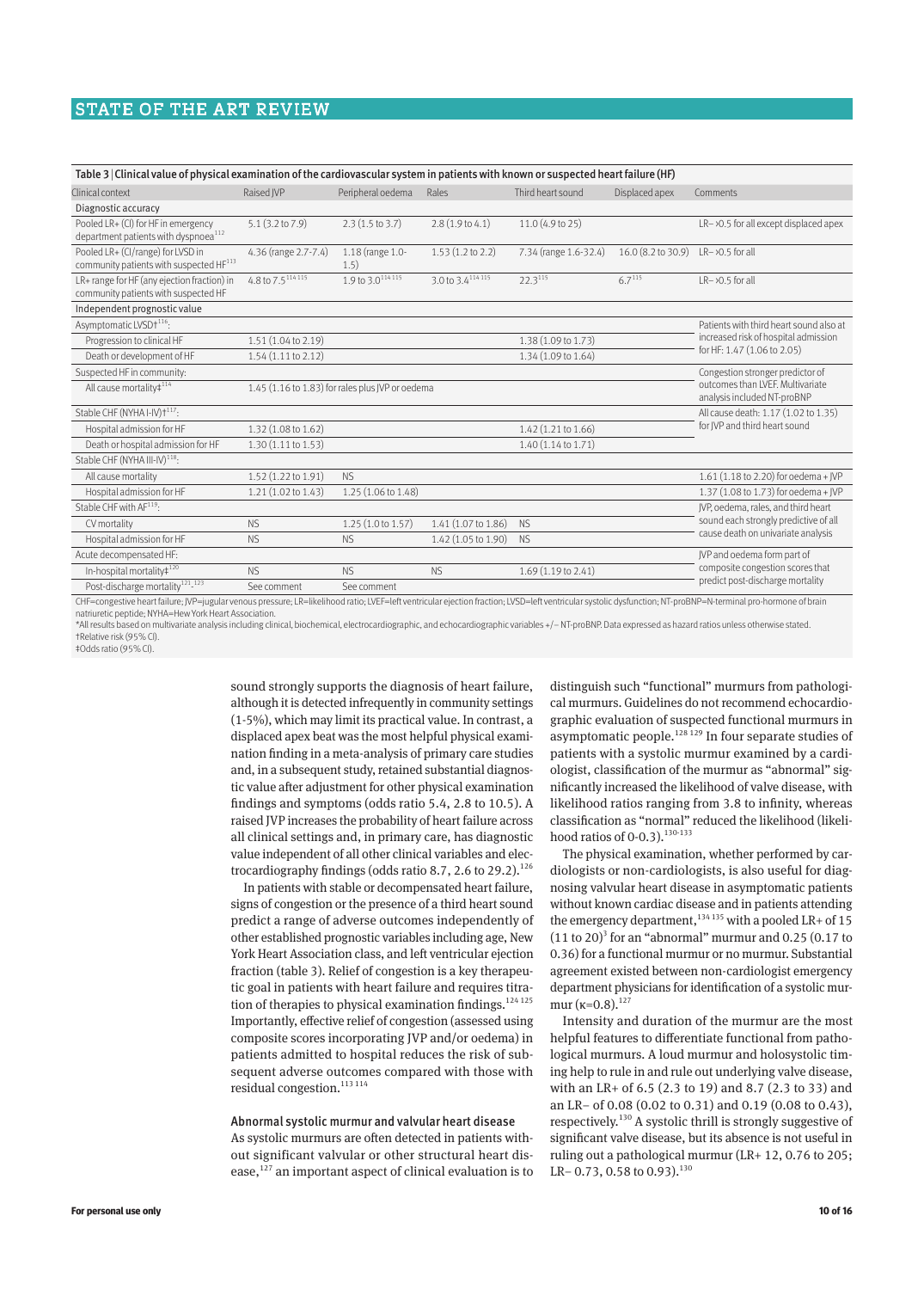Table 4|Clinical features that influence the likelihood of aortic stenosis in patients with a systolic murmur

| Clinical feature                                                  | Significance (95% CI)                                   |  |  |
|-------------------------------------------------------------------|---------------------------------------------------------|--|--|
| Findings that make moderate to severe aortic stenosis less likely |                                                         |  |  |
| Murmur not heard over right clavicle                              | LR- 0.10 (0.02 to 0.44) <sup>137</sup>                  |  |  |
| Lack of carotid radiation                                         | LR- $0.1 - 0.29^{29 \cdot 137}$                         |  |  |
| Mid-systolic timing                                               | LR- 0.05 (0 to 0.3) <sup>29</sup>                       |  |  |
| Grade 1 intensity                                                 | LR-0.2 (0.1 to $0.50^{29}$                              |  |  |
| Findings that make moderate to severe aortic stenosis more likely |                                                         |  |  |
| Delayed upstroke of carotid pulse                                 | $(LR + 6.8 (4 to 11.5) to 130 (33 to 560)^{29.137})$    |  |  |
| Reduced or absent second heart sound                              | (LR+7.5 (3.2 to 17) to 50 (24 to 100) <sup>29-137</sup> |  |  |
| Carotid radiation                                                 | (LR+8.1 (4 to 16) to 12.4 (4.5 to 34) <sup>29 137</sup> |  |  |
| Reduced carotid volume                                            | $(LR + 2.0 (1 to 3.2) to 2.3 (1.7 to 3.0)^{29.137})$    |  |  |
|                                                                   |                                                         |  |  |

LR−=negative likelihood ratio; LR+=positive likelihood ratio.

Auscultation for a systolic murmur is therefore helpful in determining the likelihood of valvular heart disease and allows patients with suspected valve disease to receive further investigation (usually echocardiography) to confirm the nature and severity of valve pathology while avoiding unnecessary investigation in patients with low likelihood of valve disease.

### Characteristic murmurs and specific valve lesions *Aortic stenosis*

In most studies, the absence of a systolic murmur effec‑ tively excludes the diagnosis of significant aortic stenosis, with negative likelihood ratios ranging from 0 to  $0.05$ .<sup>29-137</sup> In a cohort of patients admitted with hip fracture, the LR− for moderate to severe aortic stenosis when no murmur was heard was  $0.36$  (0.20 to 0.62). However, the negative predictive value remained high (96.8% for moderate or greater stenosis; 99.6% for severe stenosis).<sup>138</sup> Among patients with a systolic murmur, several clinical signs have diagnostic value for aortic stenosis (table 4).

None of these, in isolation, has sufficient accuracy to rule in aortic stenosis, but moderate to severe stenosis is highly likely if three or more are present (LR+ 40, 6.6 to 239).137 Among non-cardiologist examiners, moderate agreement existed for detection of a soft or absent second heart sound ( $\kappa$ =0.54) and fair agreement for identification of radiation to right clavicle (κ=0.36), radiation to right carotid (κ=0.33), delayed carotid upstroke (κ=0.26), and reduced carotid volume  $(\kappa=0.24).$ <sup>1</sup>

### *Mitral regurgitation*

In unselected hospital inpatients undergoing echocardiography, a murmur that extends from the apex to at least the anterior axillary line suggests moderate or greater mitral regurgitation (LR+ 6.8, 3.9 to 11.9).<sup>29</sup> Importantly, the absence of a murmur is not helpful in excluding mitral regurgitation in the setting of acute myocardial infarction  $(LR-0.66, 0.25 \text{ to } 1.0)$ ,<sup>139</sup> However, in patients with known mitral valve prolapse, the absence of a holosystolic or late systolic murmur, identified by a cardiologist, makes moderate or severe mitral regurgitation unlikely (LR-0, 0 to 0.8).<sup>140</sup> The intensity of the murmur correlates with the severity of regurgitation. Very loud murmurs (grade 4-5) substantially increase the likelihood of severe mitral regurgitation (LR+ 14, 3.3 to 56), whereas grade 1-2 murmurs are unlikely to reflect severe regurgitation (LR+ 0.19, 0.11 to 0.33).<sup>29</sup>

### *Tricuspid regurgitation*

In patients referred for echocardiography, the presence of a characteristic murmur, as determined by a cardiologist, strongly predicts the presence of tricuspid regurgitation  $(LR+10.1, 5.8 \text{ to } 18).$ <sup>141</sup> However, the absence of a murmur is not helpful in excluding tricuspid regurgitation (LR− range 0.41-0.60).133 142

Specific features of the murmur with diagnostic value include localisation to the lower left sternal edge (not audible above the third intercostal space or lateral to the mid-clavicular line), which strongly supports the diagno $sis^{142}$  (LR+ 8.4, 3.5 to 20.3) and an increase in intensity with inspiration, which, among experienced cardiologists, distinguishes tricuspid from mitral regurgitation (LR+ $\infty$ , 3.1 to ∞; LR-0.20, 0.07 to 0.45).<sup>142</sup> Additionally, the presence of a giant V wave in the jugular veins helps to rule in the diagnosis of tricuspid regurgitation (LR+ 10.9, 5.5 to 22).<sup>142</sup>

### *Aortic regurgitation*

A systematic review indicates that auscultation for the typical early diastolic, high pitched decrescendo murmur of aortic regurgitation is helpful for both ruling in and ruling out aortic regurgitation.<sup>143</sup> In the two highest quality studies, the presence of a typical aortic regurgitation murmur had an  $LR+$  of 8.8-32 for detecting aortic regurgitation of at least mild severity and 4.0-8.3 for moderate to severe aortic regurgitation.<sup>144 145</sup> Conversely, the absence of a typical aortic regurgitation murmur had an LR − of 0.2-0.3 for excluding any aortic regurgitation and 0.1 (0 to 0.3) for moderate to severe aortic regurgitation. The clinical context of a diastolic murmur is important, as patients with end stage renal failure and volume overload may have transient early diastolic murmurs that resolve with correction of volume overload.<sup>146</sup>

The physical examination is of limited value in assessing the severity of aortic regurgitation. However, severe aortic regurgitation is unlikely with very quiet (grade 1) murmurs (LR+ 0, 0 to 0.9) and more likely when either a third heart sound (LR+ 5.9, 1.4 to 25) or grade 3 murmur  $(LR+4.5, 1.6 \text{ to } 14)$  is present.<sup>44 147</sup>

Overall, these findings indicate that physical examination findings are valuable in identifying or excluding the presence of specific valve lesions. Although most patients with suspected valve disease in contemporary practice should undergo formal evaluation with echocardiography, identification of the likely underlying lesion may help to inform the urgency of echocardiography or guide initial management when echocardiography is not immediately available. Specific clinical settings in which insight from the physical examination may be particularly helpful include patients needing urgent surgery, those with suspected endocarditis, and those with new onset of decompensated heart failure.

### **Clinical context**

Physical examination is immediately available, rapid and repeatable, relatively inexpensive, safe, and non-invasive. The data presented in this review provide evidence that some of its elements can still support the investigation and ongoing care of patients with known or suspected cardiovascular disease in contemporary healthcare.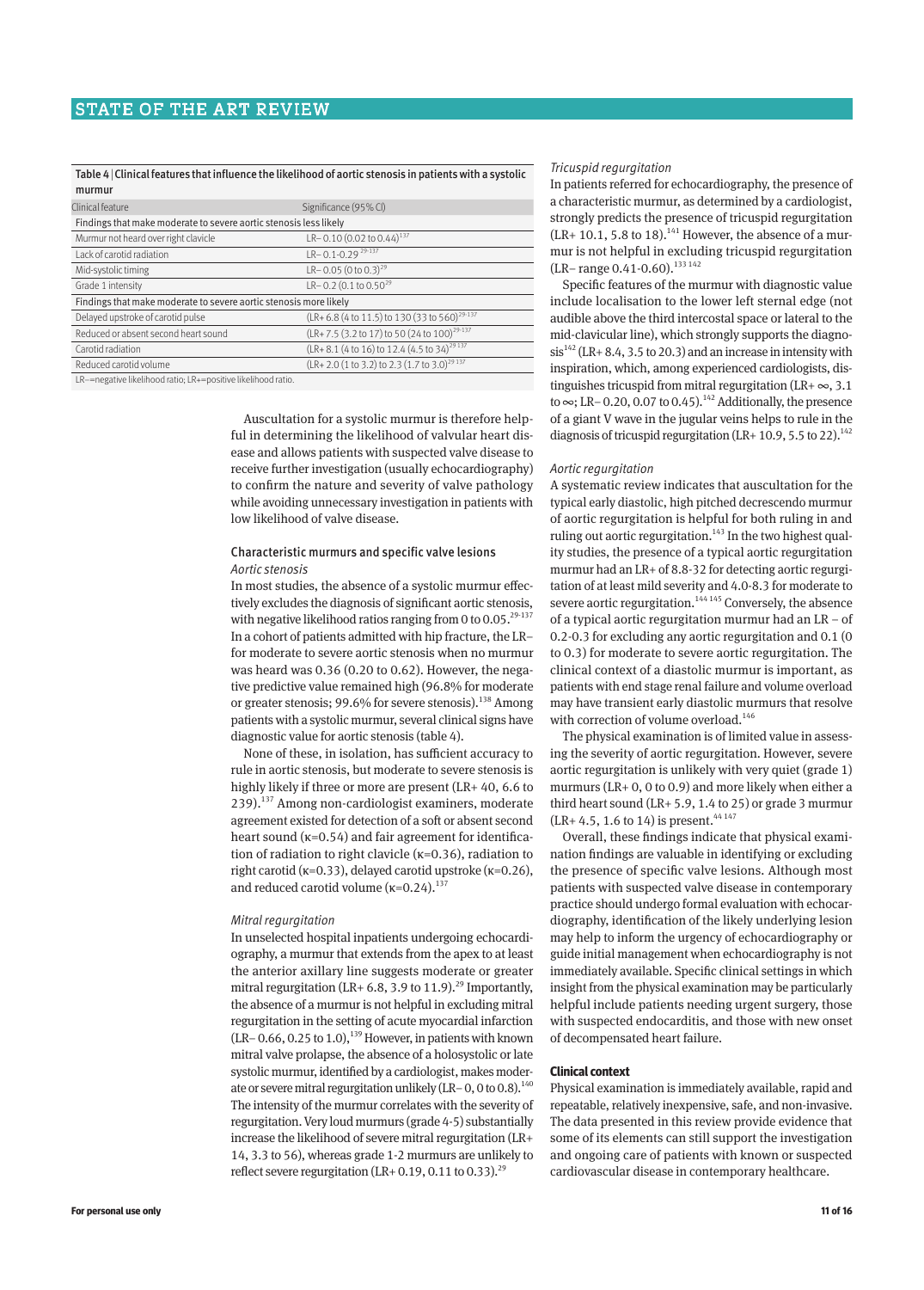### GLOSSARY OF ABBREVIATIONS

| <b>CVP</b>  | central venous pressure               |
|-------------|---------------------------------------|
| <b>IVP</b>  | jugular venous pressure               |
| $IR-$       | negative likelihood ratio             |
| $LR+$       | positive likelihood ratio             |
| <b>LVSD</b> | left ventricular systolic dysfunction |
| PAD         | peripheral arterial disease           |
| <b>TAD</b>  | technological aids to diagnosis       |
|             |                                       |

In emergency care, physical examination of the cardiovascular system can direct initial treatment in the period before TAD can be accessed, determine the choice and urgency of investigation, and support monitoring of response to treatment. A firm clinical impression of decompensated heart failure in the emergency department does not obviate the need for echocardiography but does permit prompt starting of diuretic and vasodilator therapy, as well as avoidance of potentially inappropriate treatments. Once a diagnosis is established, repeated physical examination can help in optimising management, most notably through identifying the presence of residual congestion that, if untreated, is associated with repeated hospital admission and poorer survival.

In the community setting, or other settings where TAD are less readily available, the physical examination holds particular value in rationalising and targeting specialist investigation. An abnormal murmur in a patient with dyspnoea establishes the need for echocardiography, and the coexistence of physical findings of heart failure would mandate urgent referral. The physical examination also provides a simple method for opportunistic detection of asymptomatic but potentially important disease such as atrial fibrillation, valvular heart disease, and abdominal aortic aneurysm, which can then be assessed further by appropriate investigation.

### **Conclusions**

Despite its apparent benefits, physical examination is increasingly poorly practised, understood, and trusted in some contemporary healthcare settings. These changes have occurred despite continued focus on the teaching and assessment of relevant skills in undergraduate medical education, although this is not always sustained into postgraduate education with similar intensity.<sup>148</sup> The use of TAD has increased substantially over the same period that the practice of the physical examination of the cardiovascular system has declined. However, this may reflect factors not primarily related to the diagnostic accuracy of physical examination, such as models of reimbursement of physicians and patients' expectations, rather than considered comparisons of the efficacy of diagnostic strategies that use physical examination and TAD alone or in combination.<sup>149-151</sup>

Whatever the explanations for the relative change in use, concerns have arisen about the implications. Underuse or absence of physical examination can lead to misdiagnosis and may adversely affect the doctor-patient relationship.<sup>23152</sup> Overuse of TAD can lead to unwarranted financial expense and physical harm to patients. Major professional organisations now stress the potential role of physical examination in reducing unnecessary technological testing,<sup>128</sup> and initiatives such as Choosing Wisely promote more judicial selection of investigations (http://www.choosingwisely.org).

### RESEARCH QUESTIONS

- Cost effectiveness of strategies that combine physical examination and technological aids to diagnosis (TAD) versus those using TAD alone
- Relation between use of physical examination and use of **TAD**
- Patients' attitudes to care strategies including and excluding physical examination
- Diagnostic error rate in care strategies that include and exclude physical examination
- Diagnostic value of combinations of signs or of signs and symptoms
- Value accorded to physical examination by physicians in contemporary practice
- Diagnostic accuracy of signs of cardiac disease now uncommon in developed countries

However, whether improved physical examination, which is not without its own financial cost, can effectively reduce diagnostic error, the overuse of TAD, or the costs of care is not known. Although enhanced physical examination skills could lead to improved confidence in bedside decision making, clinicians' understanding of statistical data derived from clinical assessment is often poor,<sup>40</sup> and intolerance of perceived "uncertainty" in the absence of the results of a TAD may still drive use, even in situations in which subsequent diagnostic probability may be unaffected.<sup>153</sup> Whether patients will now trust judgments based on clinical assessment alone or be comfortable with treatment decisions made in the absence of TAD is also uncertain.

Furthermore, the increasing availability and decreasing cost of point of care TAD, such as portable bedside handheld ultrasound, is likely to further question the value of traditional physical examination techniques, particularly in the elucidation and detection of murmurs and evaluation of  $CVP<sub>154</sub>$  However, the costs of providing such technology to clinicians, delivering the education and training required to implement and sustain widespread use, and the diagnostic accuracy of bedside ultrasound during routine clinical care in non-specialist settings have yet to be defined or compared with those of the physical examination. Such background should provide a continuing incentive to reappraise the value of the physical examination.

Given the infrequent occurrence of some signs, the difficulty in ensuring that observers' ability and technique are standardised, and the necessity to include large numbers of observations to generate robust estimates of diagnostic accuracy, it is unlikely that further research based around the simple association of specific signs with specific diagnoses is likely to be practicable or informative. Future research may thus be more usefully focused on the areas listed in the "Research questions" box.

We could not have completed this review without the existing published work and helpful comments of Steven McGee (Seattle). We thank Stuart Shaw (Edinburgh) and Junaid Zaman (Stanford) for their comments and Estela Dukan (Edinburgh) for helping with the literature search.

Contributors: AE, AJ, and AV all contributed to the creation of the outline and drafts of the paper. AE and AJ led the literature review. AE is the guarantor.

Competing interests: We have read and understood the BMJ policy on declaration of interests and declare the following interests: none.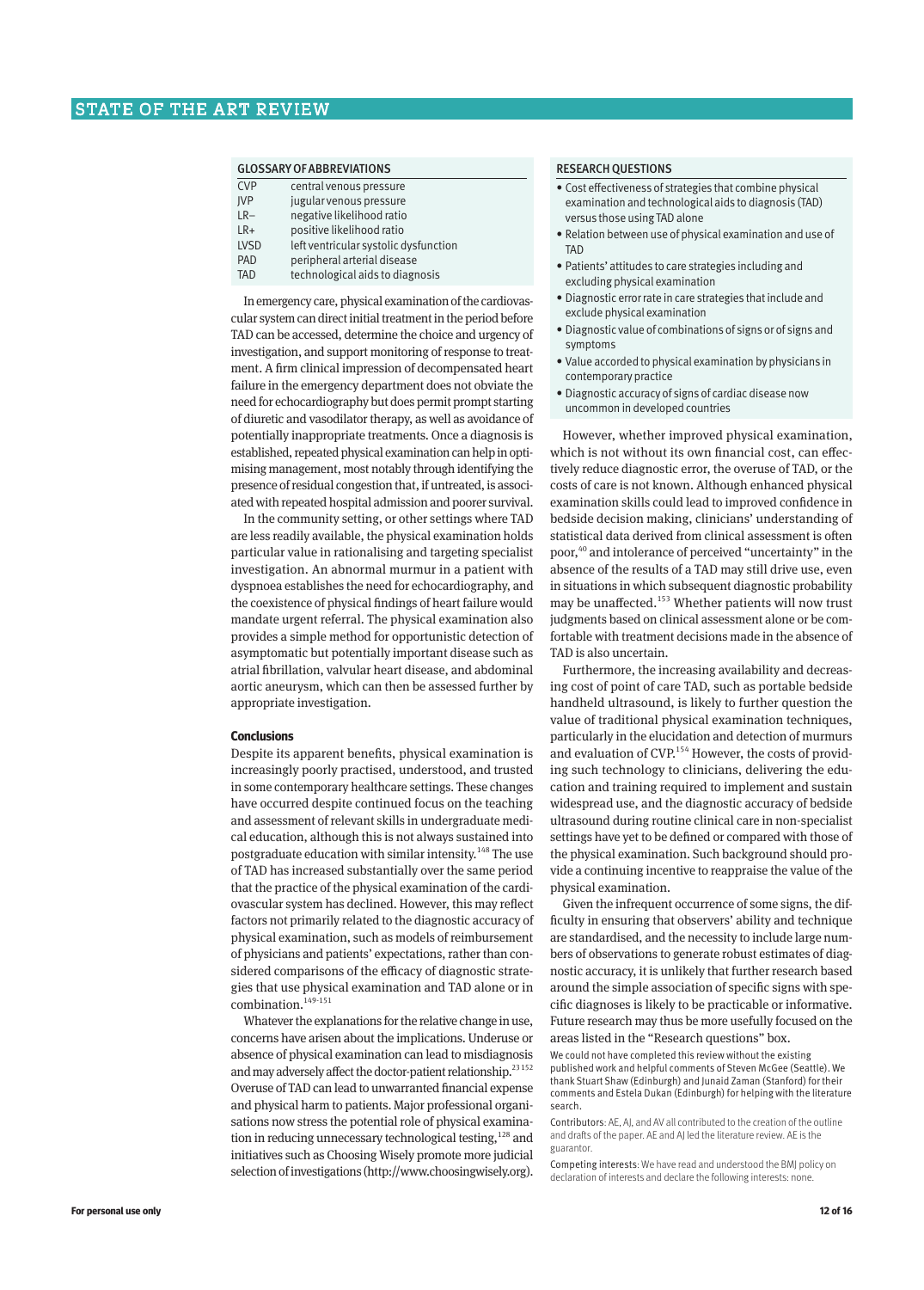Provenance and peer review: Commissioned; externally peer reviewed. Patient involvement: No patients were asked for input in the creation of this article.

- 1 Aird WC. Discovery of the cardiovascular system: from Galen to William Harvey. *J Thromb Haemost* 2011;9(Suppl 1):118-29. doi:10.1111/ j.1538-7836.2011.04312.x pmid:21781247.
- 2 McGee S. *Evidence-based Physical Diagnosis.*3rd ed. WB Saunders, 2012doi:10.1016/B978-1-4377-2207-9.00001-X.
- 3 Simel DL, Rennie D, Keitz SA, eds. *The rational clinical examination: Evidence based clinical diagnosis.*McGraw-Hill Companies, 2008.
- 4 Roelandt JR. The decline of our physical examination skills: is echocardiography to blame?*Eur Heart J Cardiovasc Imaging* 2014;15:249-52. doi:10.1093/ehjci/jet195 pmid:24282219.
- 5 Tavel ME. Cardiac auscultation. A glorious past--but does it have a future?*Circulation* 1996;93:1250-3. doi:10.1161/01. CIR.93.6.1250 pmid:8653848. 6 Craige E. Should auscultation be rehabilitated?*N*
- *Engl J Med* 1988;318:1611-3. doi:10.1056/
- NEJM198806163182409 pmid:3374530. 7 Fred HL. Hyposkillia: deficiency of clinical skills. *Tex Heart Inst J* 2005;32:255-7.pmid:16392201.
- 8 Vukanovic-Criley JM, Criley S, Warde CM, et al. Competency in cardiac examination skills in medical students, trainees, physicians, and faculty: a multicenter study. *Arch Intern Med* 2006;166:610-6. doi:10.1001/ archinte.166.6.610 pmid:16567598.
- 9 Iohnson JE, Carpenter IL, Medical house staff performance in physical examination. *Arch Intern Med* 1986;146:937-41. doi:10.1001/ archinte.1986.00360170163023 pmid:3963985.
- 10 Mangione S, Nieman LZ. Cardiac auscultatory skills of internal medicine and family practice trainees. A comparison of diagnostic proficiency. *JAMA* 1997;278:717-22. doi:10.1001/ jama.1997.03550090041030 pmid:9286830.
- 11 St Clair EW, Oddone EZ, Waugh RA, Corey GR, Feussner JR. Assessing housestaff diagnostic skills using a cardiology patient simulator. *Ann Intern Med* 1992;117:751-6. doi:10.7326/0003-4819-117-9- 751 pmid:1416578.
- 12 Sztajzel JM, Picard-Kossovsky M, Lerch R, Vuille C, Sarasin FP. Accuracy of cardiac auscultation in the era of Dopplerechocardiography: a comparison between cardiologists and internists. *Int J Cardiol* 2010;138:308-10. doi:10.1016/j. ijcard.2008.06.066 pmid:18762344.
- 13 Paley L, Zornitzki T, Cohen J, Friedman J, Kozak N, Schattner A. Utility of clinical examination in the diagnosis of emergency department patients admitted to the department of medicine of an academic hospital. *Arch Intern Med* 2011;171:1394-6. doi:10.1001/ archinternmed.2011.340 pmid:21824956.
- 14 Wells PS, Anderson DR, Rodger M, et al. Derivation of a simple clinical model to categorize patients probability of pulmonary embolism: increasing the models utility with the SimpliRED D-dimer. *Thromb Haemost* 2000;83:416-20.pmid:10744147.
- 15 Killip T 3rd, , Kimball JT. Treatment of myocardial infarction in a coronary care unit. A two year experience with 250 patients. *Am J Cardiol* 1967;20:457-64. doi:10.1016/0002-9149(67)90023- 9 pmid:6059183.
- 16 Smith ME, Chiovaro JC, O'Neil M, et al. Early warning system scores for clinical deterioration in hospitalized patients: a systematic review. *Ann Am Thorac Soc* 2014;11:1454-65. doi:10.1513/AnnalsATS.201403- 102OC pmid:25296111.
- 17 Wells PS, Hirsh J, Anderson DR, et al. Accuracy of clinical assessment of deep-vein thrombosis. *Lancet* 1995;345:1326-30. doi:10.1016/ S0140-6736(95)92535-X pmid:7752753.
- 18 Prendergast BD. Diagnostic criteria and problems in infective endocarditis. *Heart* 2004;90:611-3. doi:10.1136/ hrt.2003.029850 pmid:15145855.
- 19 Bergan JJ, Schmid-Schönbein GW, Smith PD, Nicolaides AN, Boisseau MR, Eklof B. Chronic venous disease. *N Engl J Med* 2006;355:488-98. doi:10.1056/ NEJMra055289 pmid:16885552.
- 20 McKibbon KA, Walker-Dilks CJ. Beyond ACP Journal Club: how to harness MEDLINE for diagnostic problems. *ACP J Club* 1994;121(Suppl 2):A10- 2.pmid:8069494.
- 21 Post TW, ed. UpToDate. Waltham, MA<br>22 Simel DL. Rennie D. Bossuvt PM. The !
- Simel DL, Rennie D, Bossuyt PM. The STARD statement for reporting diagnostic accuracy studies: application to the history and physical examination. *J Gen Intern Med* 2008;23:768-74. doi:10.1007/s11606- 008-0583-3 pmid:18347878.
- 23 Verghese A, Charlton B, Kassirer JP, Ramsey M, Ioannidis JP. Inadequacies of physical examination as a cause of medical errors and adverse events: A collection of vignettes. *Am J Med* 2015;128:1322-4.e3. doi:10.1016/j.
- amjmed.2015.06.004 pmid:26144103. 24 Cheraghi-Sohi S, Hole AR, Mead N, et al. What patients want from primary care consultations: a discrete choice experiment to identify patients' priorities. *Ann Fam Med* 2008;6:107-15. doi:10.1370/ afm.816 pmid:18332402.
- 25 Verghese A, Brady E, Kapur CC, Horwitz RI. The bedside evaluation: ritual and reason. *Ann Intern Med* 2011;155:550-3. doi:10.7326/0003- 4819-155-8-201110180-00013 pmid:22007047.
- 26 Wiley B, Mohanty B. Handheld ultrasound and diagnosis of cardiovascular disease at the bedside. *J Am Coll Cardiol* 2014;64:229-30. doi:10.1016/j.jacc.2014.05.011 pmid:25011727.
- 27 Armstrong DW, Tobin C, Matangi MF. The accuracy of the physical examination for the detection of lower extremity peripheral arterial disease. *Can J Cardiol* 2010;26:e346-50. doi:10.1016/S0828-
- 282X(10)70467-0 pmid:21165366. 28 Cournot M, Boccalon H, Cambou J-PP, et al. Accuracy of the screening physical examination to identify subclinical atherosclerosis and peripheral arterial disease in asymptomatic subjects. *J Vasc Surg*
- 2007;46:1215-21. doi:10.1016/j.jvs.2007.08.022 pmid:18154997. 29 McGee S. Etiology and diagnosis of systolic murmurs in adults. *Am J Med* 2010;123:913-921.e1. doi:10.1016/j.
- amjmed.2010.04.027 pmid:20920693. 30 Rizkallah J, Jack M, Saeed M, Shafer LA, Vo M, Tam J. Non-invasive bedside assessment of central venous pressure: scanning into the future. *PLoS One* 2014;9:e109215. doi:10.1371/journal. pone.0109215 pmid:25279995.
- 31 Garratt CJ, Griffith MJ, Young G, et al. Value of physical signs in the diagnosis of ventricular tachycardia. *Circulation* 1994;90:3103-7. doi:10.1161/01.CIR.90.6.3103 pmid:7994860.
- 32 Marcus GM, Vessey J, Jordan MV, et al. Relationship between accurate auscultation of a clinically useful third heart sound and level of experience. *Arch Intern Med* 2006;166:617-22. doi:10.1001/ archinte.166.6.617 pmid:16567599.
- Wood PW, Choy JB, Nanda NC, Becher H. Left ventricular ejection fraction and volumes: it depends on the imaging method. *Echocardiography* 2014;31:87-100. doi:10.1111/echo.12331 pmid:24786629.
- Unzek S, Popovic ZB, Marwick TH. Diastolic Guidelines Concordance Investigators. Effect of recommendations on interobserver consistency of diastolic function evaluation. *JACC Cardiovasc Imaging* 2011;4:460-7. doi:10.1016/j.jcmg.2011.01.016 pmid:21565732.
- 35 Eusebi P. Diagnostic accuracy measures. *Cerebrovasc Dis* 2013;36:267- 72. doi:10.1159/000353863 pmid:24135733. 36 Whiting PF, Davenport C, Jameson C, et al. How well do health professionals
- interpret diagnostic information? A systematic review. *BMJ Open* 2015;5:e008155. doi:10.1136/bmjopen-2015-008155 pmid:26220870.
- 37 McGee S. Simplifying likelihood ratios. *J Gen Intern Med* 2002;17:646-9.
- doi:10.1046/j.1525-1497.2002.10750.x pmid:12213147. 38 Wildes T, Anderson R. The adult screening physical examination: what physicians do. *WMJ* 2004;103:60-5.pmid:15101470.
- 39 Haring CM, van der Meer JW, Postma CT. A core physical examination in internal medicine: what should students do and how about their supervisors?*Med Teach* 2013;35:e1472-7. doi:10.3109/014215 9X.2013.778396 pmid:23570566.
- 40 Mallett S, Halligan S, Thompson M, Collins GS, Altman DG. Interpreting diagnostic accuracy studies for patient care. *BMJ* 2012;345:e3999. doi:10.1136/bmj.e3999 pmid:22750423.
- 41 Arnell TD, de Virgilio C, Chang L, Bongard F, Stabile BE. Admission factors can predict the need for ICU monitoring in gallstone pancreatitis. *Am Surg* 1996;62:815-9.pmid:8813162.
- 42 Zhang D, Shen X, Qi X. Resting heart rate and all-cause and cardiovascular mortality in the general population: a meta-analysis. *CMAJ* 2016;188:E53-63. doi:10.1503/cmaj.150535 pmid:26598376.
- McGee S, Abernethy WB 3rd, , Simel DL. The rational clinical examination. Is this patient hypovolemic?*JAMA* 1999;281:1022-9. doi:10.1001/ jama.281.11.1022 pmid:10086438.
- 44 Desjardins VA, Enriquez-Sarano M, Tajik AJ, Bailey KR, Seward JB. Intensity of murmurs correlates with severity of valvular regurgitation. *Am J Med* 1996;100:149-56. doi:10.1016/S0002-9343(97)89452- 1 pmid:8629648.
- Roy CL, Minor MA, Brookhart MA, Choudhry NK. Does this patient with a pericardial effusion have cardiac tamponade?*JAMA* 2007;297:1810-8. doi:10.1001/jama.297.16.1810 pmid:17456823.
- Curtiss EI, Reddy PS, Uretsky BF, Cecchetti AA. Pulsus paradoxus: definition and relation to the severity of cardiac tamponade. *Am Heart J* 1988;115:391-8. doi:10.1016/0002-8703(88)90487- 5 pmid:3341174.
- 47 Surawicz B, Fisch C. Cardiac alternans: diverse mechanisms and clinical manifestations. *J Am Coll Cardiol* 1992;20:483-99. doi:10.1016/0735- 1097(92)90122-4 pmid:1634690.
- 48 Ashrafian H. Pulsatile pseudo-proptosis, aortic regurgitation and 31 eponyms. *Int J Cardiol* 2006;107:421-3. doi:10.1016/j. ijcard.2005.01.060 pmid:16503268.
- 49 Deakin CD, Low JL. Accuracy of the advanced trauma life support guidelines for predicting systolic blood pressure using carotid, femoral, and radial pulses: observational study. *BMJ* 2000;321:673-4.
- doi:10.1136/bmj.321.7262.673 pmid:10987771. 50 Insall RL, Davies RJ, Prout WG. Significance of Buerger's test in the assessment of lower limb ischaemia. *J R Soc Med* 1989;82:729- 31.pmid:2693712.
- 51 Fields WS, Lemak NA. Joint Study of extracranial arterial occlusion. VII. Subclavian steal--a review of 168 cases. *JAMA* 1972;222:1139-43. doi:10.1001/jama.1972.03210090019004 pmid:4678043.
- 52 Danford DA, Fletcher SE, Martin AB, Gumbiner CH. Accuracy of clinical diagnosis of left heart valvular or obstructive lesions in pediatric outpatients with heart murmur. *Am J Cardiol* 2002;89:878-84. doi:10.1016/S0002-9149(02)02208-7 pmid:11909582.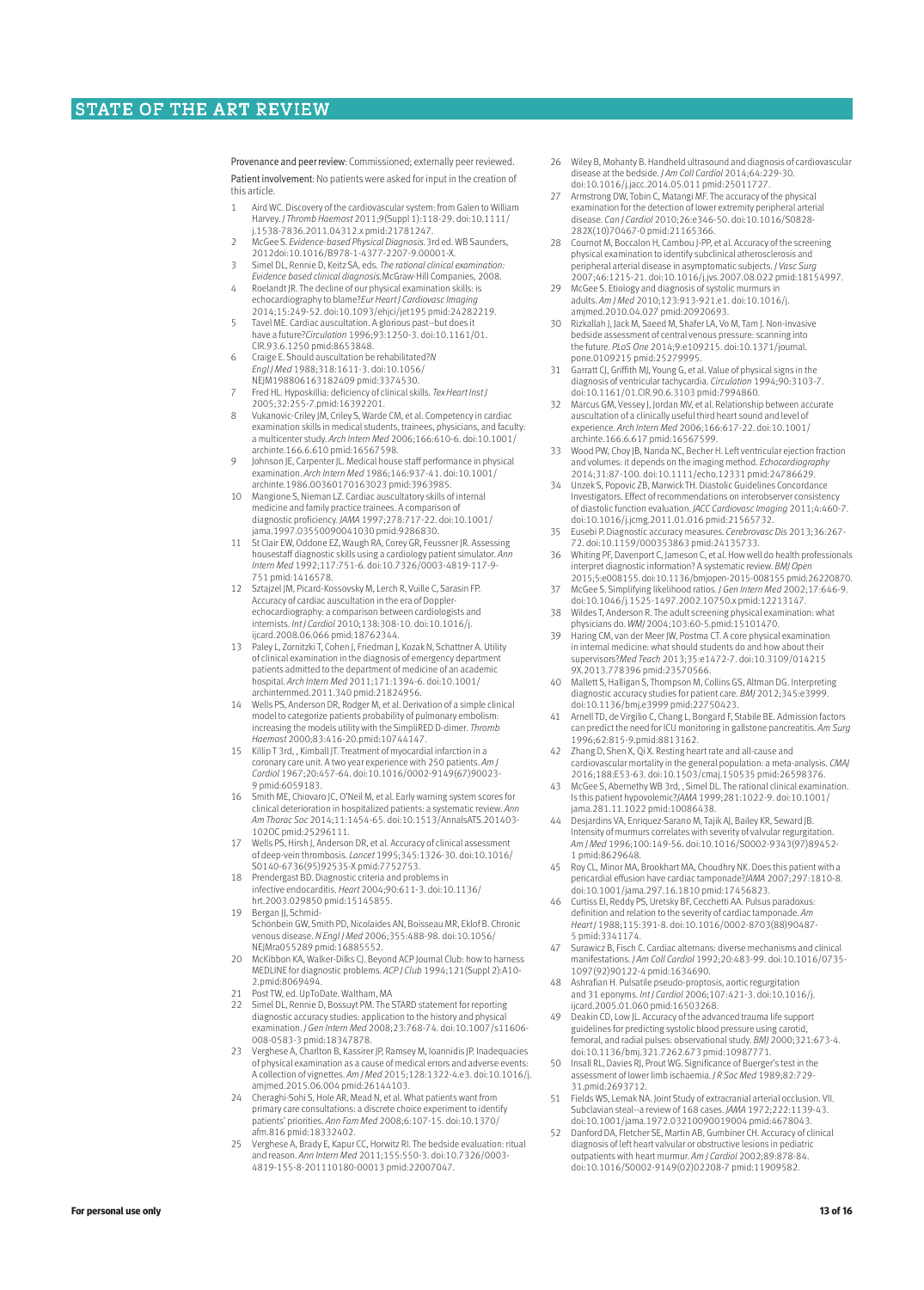- 53 Schmidt DE, Shah PK. Accurate detection of elevated left ventricular filling pressure by a simplified bedside application of the Valsalva maneuver. *Am J Cardiol* 1993;71:462-5. doi:10.1016/0002- 9149(93)90458-O pmid:8430644.
- 54 Rizkallah J, Jack M, Saeed M, Shafer LA, Vo M, Tam J. Non-invasive bedside assessment of central venous pressure: scanning into the future. *PLoS One* 2014;9:e109215. doi:10.1371/journal. pone.0109215 pmid:25279995.
- 55 Heckerling PS, Wiener SL, Moses VK, Claudio J, Kushner MS, Hand R. Accuracy of precordial percussion in detecting cardiomegaly. *Am J Med* 1991;91:328-34. doi:10.1016/0002- 9343(91)90149-R pmid:1835287.
- 56 Whitaker W. Clinical diagnosis of pulmonary hypertension in patients with
- mitral stenosis. *Q J Med* 1954;23:105-12.pmid:13134464. 57 Tei C, Shah PM, Cherian G, Wong M, Ormiston JA. The correlates of an abnormal first heart sound in mitral-valve-prolapse syndromes. *N Engl J Med* 1982;307:334-9. doi:10.1056/ NEJM198208053070602 pmid:7088098.
- 58 Wood P. An appreciation of mitral stenosis. I. Clinical features. *Br Med J* 1954;1:1051-63. doi:10.1136/bmj.1.4870.1051 pmid:13149899.
- 59 Wood P. An appreciation of mitral stenosis: II. Investigations and results. *Br Med J* 1954;1:1113-24. doi:10.1136/ bmj.1.4871.1113 pmid:13149911.
- 60 Fowler NO, Noble WJ, Giarratano SJ, Mannix EP. The clinical estimation of pulmonary hypertension accompanying mitral stenosis. *Am Heart J* 1955;49:237-49. doi:10.1016/0002-8703(55)90196- 4 pmid:13228356.
- 61 Perloff JK, Harvey WP. Mechanisms of fixed splitting of the second heart sound. *Circulation* 1958;18:998-1009. doi:10.1161/01. CIR.18.5.998 pmid:13585583.
- 62 Christoffersen M, Frikke-Schmidt R, Schnohr P, Jensen GB, Nordestgaard BG, Tybjærg-Hansen A. Visible age-related signs and risk of ischemic heart disease in the general population: a prospective cohort study. *Circulation* 2014;129:990-8. doi:10.1161/CIRCULATIONAHA.113.001696 pmid:24334176.
- 63 Grosso A, Veglio F, Porta M, Grignolo FM, Wong TY. Hypertensive retinopathy revisited: some answers, more questions. *Br J Ophthalmol* 2005;89:1646-54. doi:10.1136/bjo.2005.072546 pmid:16299149.
- 64 Jaeschke R, Guyatt GH, Sackett DL. Users' guides to the medical literature. III. How to use an article about a diagnostic test. B. What are the results and will they help me in caring for my patients? The Evidence-Based Medicine Working Group. *JAMA* 1994;271:703-7. doi:10.1001/
- jama.1994.03510330081039 pmid:8309035. 65 Davison R, Cannon R. Estimation of central venous pressure by examination of jugular veins. *Am Heart J* 1974;87:279-82.
- doi:10.1016/0002-8703(74)90064-7 pmid:4812363. 66 Connors AF Jr, , McCaffree DR, Gray BA. Evaluation of right-heart catheterization in the critically ill patient without acute myocardial infarction. *N Engl J Med* 1983;308:263-7. doi:10.1056/ NEJM198302033080508 pmid:6848938.
- 67 Ducas J, Magder S, McGregor M. Validity of the hepatojugular reflux as a clinical test for congestive heart failure. *Am J Cardiol* 1983;52:1299-303. doi:10.1016/0002-9149(83)90592-1 pmid:6650420.
- 68 Cook DJ. Clinical assessment of central venous pressure in the critically ill. *Am J Med Sci* 1990;299:175-8. doi:10.1097/00000441-199003000- 00006 pmid:2316561.
- 69 Stein JH, Neumann A, Marcus RH. Comparison of estimates of right atrial pressure by physical examination and echocardiography in patients with congestive heart failure and reasons for discrepancies. *Am J Cardiol* 1997;80:1615-8. doi:10.1016/S0002-9149(97)00776- 5 pmid:9416951.
- 70 Vinayak AG, Levitt J, Gehlbach B, Pohlman AS, Hall JB, Kress JP. Usefulness of the external jugular vein examination in detecting abnormal central venous pressure in critically ill patients. *Arch Intern Med* 2006;166:2132- 7. doi:10.1001/archinte.166.19.2132 pmid:17060544.
- 71 Sinisalo J, Rapola J, Rossinen J, Kupari M. Simplifying the estimation of jugular venous pressure. *Am J Cardiol* 2007;100:1779-81. doi:10.1016/j.amjcard.2007.07.030 pmid:18082526.
- 72 Brennan JM, Blair JE, Goonewardena S, et al. A comparison by medicine residents of physical examination versus hand-carried ultrasound for estimation of right atrial pressure. *Am J Cardiol* 2007;99:1614-6. doi:10.1016/j.amjcard.2007.01.037 pmid:17531592.
- 73 Deol GR, Collett N, Ashby A, Schmidt GA. Ultrasound accurately reflects the jugular venous examination but underestimates central venous pressure. *Chest* 2011;139:95-100. doi:10.1378/chest.10- 1301 pmid:20798190.
- 74 McGee SR. Physical examination of venous pressure: a critical review. *Am Heart J* 1998;136:10-8. doi:10.1016/S0002-8703(98)70175- 9 pmid:9665212.
- 75 Seth R, Magner P, Matzinger F, van Walraven C. How far is the sternal angle from the mid-right atrium?*J Gen Intern Med* 2002;17:852-6.
- doi:10.1046/j.1525-1497.2002.20101.x pmid:12406357. 76 Sankoff J, Zidulka A. Non-invasive method for the rapid assessment of central venous pressure: description and validation by a single examiner. *West J Emerg Med* 2008;9:201-5.pmid:19561745.
- 77 Sochowski RA, Dubbin JD, Naqvi SZ. Clinical and hemodynamic assessment of the hepatojugular reflux. *Am J Cardiol* 1990;66:1002-6. doi:10.1016/0002-9149(90)90940-3 pmid:2220606.
- 78 Ewy GA. The abdominojugular test: technique and hemodynamic correlates. *Ann Intern Med* 1988;109:456-60. doi:10.7326/0003- 4819-109-6-456 pmid:3415106.
- Butman SM, Ewy GA, Standen JR, Kern KB, Hahn E. Bedside cardiovascular examination in patients with severe chronic heart failure: importance of rest or inducible jugular venous distension. *J Am Coll Cardiol* 1993;22:968-74. doi:10.1016/0735- 1097(93)90405-P pmid:8409071.
- 80 Grissom CK, Morris AH, Lanken PN, et al. National Institutes of Health/ National Heart, Lung and Blood Institute Acute Respiratory Distress. Association of physical examination with pulmonary artery catheter parameters in acute lung injury. *Crit Care Med* 2009;37:2720-6. doi:10.1097/CCM.0b013e3181a59532 pmid:19885995.
- 81 Ait-Oufella H, Bige N, Boelle PY, et al. Capillary refill time exploration during septic shock. *Intensive Care Med* 2014;40:958-64. doi:10.1007/s00134-014-3326-4 pmid:24811942.
- 82 Mrgan M, Rytter D, Brabrand M. Capillary refill time is a predictor of short-term mortality for adult patients admitted to a medical department: an observational cohort study. *Emerg Med J* 2014;31:954-8. doi:10.1136/ emermed-2013-202925 pmid:24045049.
- 83 Kortbeek BJ, Al Turki AS, Ali J. *Advanced trauma life support for doctors, student course manual.*8th ed. American College of Surgeons, 2008.
- 84 Dellinger RP, Levy MM, Rhodes A, et al. Surviving Sepsis Campaign Guidelines Committee including the Pediatric Subgroup. Surviving sepsis campaign: international guidelines for management of severe sepsis and septic shock: 2012. *Crit Care Med* 2013;41:580-637. doi:10.1097/CCM.0b013e31827e83af pmid:23353941.
- Fink HA, Lederle FA, Roth CS, Bowles CA, Nelson DB, Haas MA. The accuracy of physical examination to detect abdominal aortic aneurysm. *Arch Intern Med* 2000;160:833-6. doi:10.1001/ archinte.160.6.833 pmid:10737283.
- 86 Twomey A, Twomey E, Wilkins RA, Lewis JD. Unrecognised aneurysmal disease in male hypertensive patients. *Int Angiol* 1986;5:269- 73.pmid:3295075.
- 87 Allen PI, Gourevitch D, McKinley J, Tudway D, Goldman M. Population screening for aortic aneurysms. *Lancet* 1987;2:736. doi:10.1016/ S0140-6736(87)91090-7 pmid:2888954.
- 88 al-Zahrani HA, Rawas M, Maimani A, Gasab M, Aba al Khail BA. Screening for abdominal aortic aneurysm in the Jeddah area, western Saudi Arabia. *Cardiovasc Surg* 1996;4:87-92. doi:10.1016/0967- 2109(96)83791-4 pmid:8634854.
- 89 Andersson AP, Ellitsgaard N, Jorgensen B, et al. Screening for abdominal aortic aneurysm in 295 outpatients with intermittent claudication. *Vasc Surg* 1991;25:516-
- 20doi:10.1177/153857449102500702. 90 MacSweeney ST, O'Meara M, Alexander C, O'Malley MK, Powell JT, Greenhalgh RM. High prevalence of unsuspected abdominal aortic aneurysm in patients with confirmed symptomatic peripheral or cerebral arterial disease. *Br J Surg* 1993;80:582-4. doi:10.1002/ bjs.1800800510 pmid:8518892.
- 91 Lederle FA, Simel DL. The rational clinical examination. Does this patient have abdominal aortic aneurysm?*JAMA* 1999;281:77-82. doi:10.1001/jama.281.1.77 pmid:9892455.
- Lederle FA, Walker JM, Reinke DB. Selective screening for abdominal aortic aneurysms with physical examination and ultrasound. *Arch Intern Med* 1988;148:1753-6. doi:10.1001/ archinte.1988.00380080049015 pmid:3041938.
- 93 Karkos CD, Mukhopadhyay U, Papakostas I, Ghosh J, Thomson GJ, Hughes R. Abdominal aortic aneurysm: the role of clinical examination and opportunistic detection. *Eur J Vasc Endovasc Surg* 2000;19:299- 303. doi:10.1053/ejvs.1999.1002 pmid:10753695.
- 94 Cooke G, Doust J, Sanders S. Is pulse palpation helpful in detecting atrial fibrillation? A systematic review. *J Fam Pract* 2006;55:130- 4.pmid:16451780.
- 95 Harris K, Edwards D, Mant J. How can we best detect atrial fibrillation?*J R Coll Physicians Edinb* 2012;42(Suppl 18):5-22.pmid:22518390.
- Morgan S, Mant D. Randomised trial of two approaches to screening for atrial fibrillation in UK general practice. *Br J Gen Pract* 2002;52:373-4, 377-80.pmid:12014534.
- 97 Sudlow M, Rodgers H, Kenny RA, Thomson R. Identification of patients with atrial fibrillation in general practice: a study of screening methods. *BMJ* 1998;317:327-8. doi:10.1136/ bmj.317.7154.327 pmid:9685281.
- 98 Somerville S, Somerville J, Croft P, Lewis M. Atrial fibrillation: a comparison of methods to identify cases in general practice. *Br J Gen Pract* 2000;50:727-9.pmid:11050790.
- 99 Khan NA, Rahim SA, Anand SS, Simel DL, Panju A. Does the clinical examination predict lower extremity peripheral arterial disease?*JAMA* 2006;295:536-46. doi:10.1001/jama.295.5.536 pmid:16449619.
- 100 Armstrong DW, Tobin C, Matangi MF. The accuracy of the physical examination for the detection of lower extremity peripheral arterial disease. *Can J Cardiol* 2010;26:e346-50. doi:10.1016/S0828- 282X(10)70467-0 pmid:21165366.
- 101 Brueseke TJ, Macrino S, Miller JJ. Lack of lower extremity hair not a predictor for peripheral arterial disease. *Arch Dermatol* 2009;145:1456-7. doi:10.1001/ archdermatol.2009.310 pmid:20026862.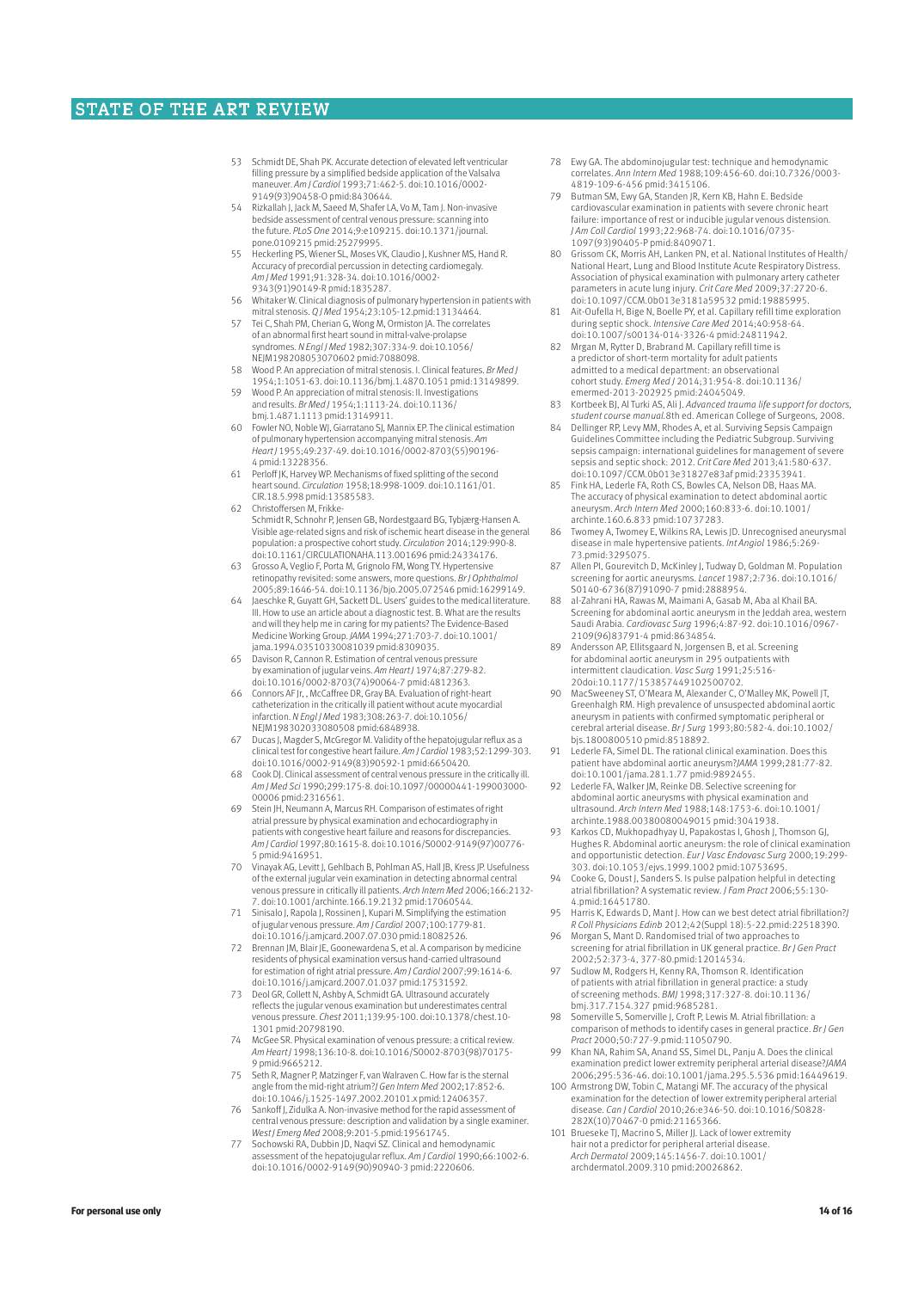- 102 von Kodolitsch Y, Schwartz AG, Nienaber CA. Clinical prediction of acute aortic dissection. *Arch Intern Med* 2000;160:2977-82. doi:10.1001/ archinte.160.19.2977 pmid:11041906.
- 103 Hagan PG, Nienaber CA, Isselbacher EM, et al. The International Registry of Acute Aortic Dissection (IRAD): new insights into an old disease. *JAMA* 2000;283:897-903. doi:10.1001/
- jama.283.7.897 pmid:10685714. 104 Bossone E, Rampoldi V, Nienaber CA, et al. International Registry of Acute Aortic Dissection (IRAD) Investigators. Usefulness of pulse deficit to predict in-hospital complications and mortality in patients with acute type A aortic dissection. *Am J Cardiol* 2002;89:851-5. doi:10.1016/S0002- 9149(02)02198-7 pmid:11909573.
- 105 Grim CE, Luft FC, Weinberger MH, Grim CM. Sensitivity and specificity of screening tests for renal vascular hypertension. *Ann Intern Med* 1979;91:617-22. doi:10.7326/0003-4819-91-4-617 pmid:484965. 106 Krijnen P, van Jaarsveld BC, Steyerberg EW, Man in 't
- Veld AJ, Schalekamp MA, Habbema JD. A clinical prediction rule for renal artery stenosis. *Ann Intern Med* 1998;129:705-11. doi:10.7326/0003- 4819-129-9-199811010-00005 pmid:9841602.
- 107 Carmichael DJ, Mathias CJ, Snell ME, Peart S. Detection and investigation of renal artery stenosis. *Lancet* 1986;1:667-70. doi:10.1016/S0140- 6736(86)91738-1 pmid:2419718. 108 Simon N, Franklin SS, Bleifer KH, Maxwell MH. Clinical characteristics of
- renovascular hypertension. *JAMA* 1972;220:1209-18. doi:10.1001/ jama.1972.03200090031005 pmid:5067309.
- 109 Svetkey LP, Helms MJ, Dunnick NR, Klotman PE. Clinical characteristics useful in screening for renovascular disease. *South Med J* 1990;83:743-7. doi:10.1097/00007611-199007000- 00005 pmid:2371594.
- 110 McColgan P, Bentley P, McCarron M, Sharma P. Evaluation of the clinical utility of a carotid bruit. *QJM* 2012;105:1171-7. doi:10.1093/qjmed/ hcs140 pmid:22886230.
- 111 Brott TG, Halperin JL, Abbara S, et al. American College of Cardiology Foundation American Stroke Association American Association of Neurological Surgeons American College of Radiology American Society of Neuroradiology Congress of Neurological Surgeons Society of Atherosclerosis Imaging and Prevention Society for Cardiovascular Angiography and Interventions Society of Interventional Radiology Society of NeuroInterventional Surgery Society for Vascular Medicine Society for Vascular Surgery. 2011 ASA/ACCF/AHA/AANN/ AANS/ACR/ASNR/CNS/SAIP/SCAI/SIR/SNIS/SVM/SVS guideline on the management of patients with extracranial carotid and vertebral artery disease: executive summary. A report of the American College of Cardiology Foundation/American Heart Association Task Force on Practice Guidelines, and the American Stroke Association, American Association of Neuroscience Nurses, American Association of Neurological Surgeons, American College of Radiology, American Society of Neuroradiology, Congress of Neurological Surgeons, Society of Atherosclerosis Imaging and Prevention, Society for Cardiovascular Angiography and Interventions, Society of Interventional Radiology, Society of NeuroInterventional Surgery, Society for Vascular Medicine, and Society for Vascular Surgery. *Circulation* 2011;124:489-532. doi:10.1161/CIR.0b013e31820d8d78 pmid:21282505.
- 112 Wang CS, FitzGerald JM, Schulzer M, Mak E, Ayas NT. Does this dyspneic patient in the emergency department have congestive heart failure?*JAMA* 2005;294:1944-56. doi:10.1001/ jama.294.15.1944 pmid:16234501.
- 113 Madhok V, Falk G, Rogers A, Struthers AD, Sullivan FM, Fahey T. The accuracy of symptoms, signs and diagnostic tests in the diagnosis of left ventricular dysfunction in primary care: a diagnostic accuracy systematic review. *BMC Fam Pract* 2008;9:56. doi:10.1186/1471- 2296-9-56 pmid:18842141.
- 114 Damy T, Kallvikbacka-Bennett A, Zhang J, et al. Does the physical examination still have a role in patients with suspected hea failure?*Eur J Heart Fail* 2011;13:1340-8. doi:10.1093/eurjhf/ hfr128 pmid:21990340.
- 115 Kelder JC, Cramer MJ, van Wijngaarden J, et al. The diagnostic value of physical examination and additional testing in primary care patients with suspected heart failure. *Circulation* 2011;124:2865-73. doi:10.1161/CIRCULATIONAHA.111.019216 pmid:22104551.
- 116 Drazner MH, Rame JE, Dries DL. Third heart sound and elevated jugular venous pressure as markers of the subsequent development of heart failure in patients with asymptomatic left ventricular dysfunction. *Am J Med* 2003;114:431-7. doi:10.1016/S0002-9343(03)00058-
- 5 pmid:12727575. 117 Drazner MH, Rame JE, Stevenson LW, Dries DL. Prognostic importance of elevated jugular venous pressure and a third heart sound in patients with heart failure. *N Engl J Med* 2001;345:574-81. doi:10.1056/ NEJMoa010641 pmid:11529211.
- 118 Damman K, Voors AA, Hillege HL, et al. CIBIS-2 Investigators and Committees. Congestion in chronic systolic heart failure is related to renal dysfunction and increased mortality. *Eur J Heart Fail* 2010;12:974-82. doi:10.1093/eurjhf/hfq118 pmid:20685688.
- 119 Caldentey G, Khairy P, Roy D, et al. Prognostic value of the physical examination in patients with heart failure and atrial fibrillation: insights from the AF-CHF trial (atrial fibrillation and chronic heart failure). *JACC Heart Fail* 2014;2:15-23. doi:10.1016/j. jchf.2013.10.004 pmid:24622114.
- 120 Minami Y, Kajimoto K, Sato N, et al. Third heart sound in hospitalised patients with acute heart failure: insights from the ATTEND study. *Int J Clin Pract* 2015;69:820-8. doi:10.1111/ijcp.12603 pmid:25521285.
- 121 Lala A, McNulty SE, Mentz RJ, et al. Relief and Recurrence of Congestion During and After Hospitalization for Acute Heart Failure: Insights From Diuretic Optimization Strategy Evaluation in Acute Decompensated Heart Failure (DOSE-AHF) and Cardiorenal Rescue Study in Acute Decompensated Heart Failure (CARESS-HF). *Circ Heart Fail* 2015;8:741-8. doi:10.1161/CIRCHEARTFAILURE.114.001957 pmid:26041600.
- 122 Lucas C, Johnson W, Hamilton MA, et al. Freedom from congestion predicts good survival despite previous class IV symptoms of heart failure. *Am Heart J* 2000;140:840-7. doi:10.1067/ mhj.2000.110933 pmid:11099986.
- 123 Ambrosy AP, Pang PS, Khan S, et al. EVEREST Trial Investigators. Clinical course and predictive value of congestion during hospitalization in patients admitted for worsening signs and symptoms of heart failure with reduced ejection fraction: findings from the EVEREST trial. *Eur Heart J* 2013;34:835-43. doi:10.1093/eurheartj/ ehs444 pmid:23293303.
- 124 McMurray JJ, Adamopoulos S, Anker SD, et al. ESC Committee for Practice Guidelines. ESC Guidelines for the diagnosis and treatment of acute and chronic heart failure 2012: The Task Force for the Diagnosis and Treatment of Acute and Chronic Heart Failure 2012 of the European Society of Cardiology. Developed in collaboration with the Heart Failure Association (HFA) of the ESC. *Eur Heart J* 2012;33:1787-847. doi:10.1093/eurheartj/ehs104 pmid:22611136.
- 125 Yancy CW, Jessup M, Bozkurt B, et al. WRITING COMMITTEE MEMBERS American College of Cardiology Foundation/American Heart Association Task Force on Practice Guidelines. 2013 ACCF/AHA guideline for the management of heart failure: a report of the American College of Cardiology Foundation/American Heart Association Task Force on practice guidelines. *Circulation* 2013;128:e240-327. doi:10.1161/ CIR.0b013e31829e8807 pmid:23741058.
- 126 Fahey T, Jeyaseelan S, McCowan C, et al. Diagnosis of left ventricular systolic dysfunction (LVSD): development and validation of a clinical prediction rule in primary care. *Fam Pract* 2007;24:628-35. doi:10.1093/fampra/cmm055 pmid:17827466.
- 127 Etchells E, Bell C, Robb K. Does this patient have an abnormal systolic murmur?*JAMA* 1997;277:564-71. doi:10.1001/ jama.1997.03540310062036 pmid:9032164.
- 128 Douglas PS, Garcia MJ, Haines DE, et al. American College of Cardiology Foundation Appropriate Use Criteria Task Force American Society of Echocardiography American Heart Association American Society of Nuclear Cardiology Heart Failure Society of America Heart Rhythm Society Society for Cardiovascular Angiography and Interventions Society of Critical Care Medicine Society of Cardiovascular Computed Tomography Society for Cardiovascular Magnetic Resonance American College of Chest Physicians. ACCF/ASE/ AHA/ASNC/HFSA/HRS/SCAI/SCCM/SCCT/SCMR 2011 Appropriate Use Criteria for Echocardiography. A Report of the American College of Cardiology Foundation Appropriate Use Criteria Task Force, American Society of Echocardiography, American Heart Association, American Society of Nuclear Cardiology, Heart Failure Society of America, Heart Rhythm Society, Society for Cardiovascular Angiography and Interventions, Society of Critical Care Medicine, Society of Cardiovascular Computed Tomography, Society for Cardiovascular Magnetic Resonance American College of Chest Physicians. *J Am Soc Echocardiogr* 2011;24:229-67.pmid:21338862.
- 129 British Society of Echocardiography. Clinical indications for echocardiography. http://www.bsecho.org/media/64844/indications\_ for\_echocardiography.pdf.
- 130 Attenhofer Jost CH, Turina J, Mayer K, et al. Echocardiography in the evaluation of systolic murmurs of unknown cause. *Am J Med* 2000;108:614-20. doi:10.1016/S0002-9343(00)00361- 2 pmid:10856408.
- 131 Mishra M, Chambers JB, Jackson G. Murmurs in pregnancy: an audit of echocardiography. *BMJ* 1992;304:1413-4. doi:10.1136/ bmj.304.6839.1413 pmid:1628016.
- 132 Ahuja IM. Functional systolic murmurs. *Indian Heart J* 1982;34:241- 4.pmid:7141453.
- 133 Lockhart PB, Crist D, Stone PH. The reliability of the medical history in the identification of patients at risk for infective endocarditis. *J Am Dent Assoc* 1989;119:417-8, 421-2. doi:10.14219/jada. archive.1989.0060 pmid:2527900.
- 134 Roldan CA, Shively BK, Crawford MH. Value of the cardiovascular physical examination for detecting valvular heart disease in asymptomatic subjects. *Am J Cardiol* 1996;77:1327-31. doi:10.1016/
- S0002-9149(96)00200-7 pmid:8677874. 135 Reichlin S, Dieterle T, Camli C, Leimenstoll B, Schoenenberger RA, Martina B. Initial clinical evaluation of cardiac systolic murmurs in the ED by noncardiologists. *Am J Emerg Med* 2004;22:71-5. doi:10.1016/ S0735-6757(03)00093-7 pmid:15011216.
- 136 Aronow WS, Kronzon I. Correlation of prevalence and severity of valvular aortic stenosis determined by continuous-wave Doppler echocardiography with physical signs of aortic stenosis in patients aged 62 to 100 years with aortic systolic ejection murmurs. *Am J Cardiol* 1987;60:399-401. doi:10.1016/0002-9149(87)90262- 1 pmid:3497570.